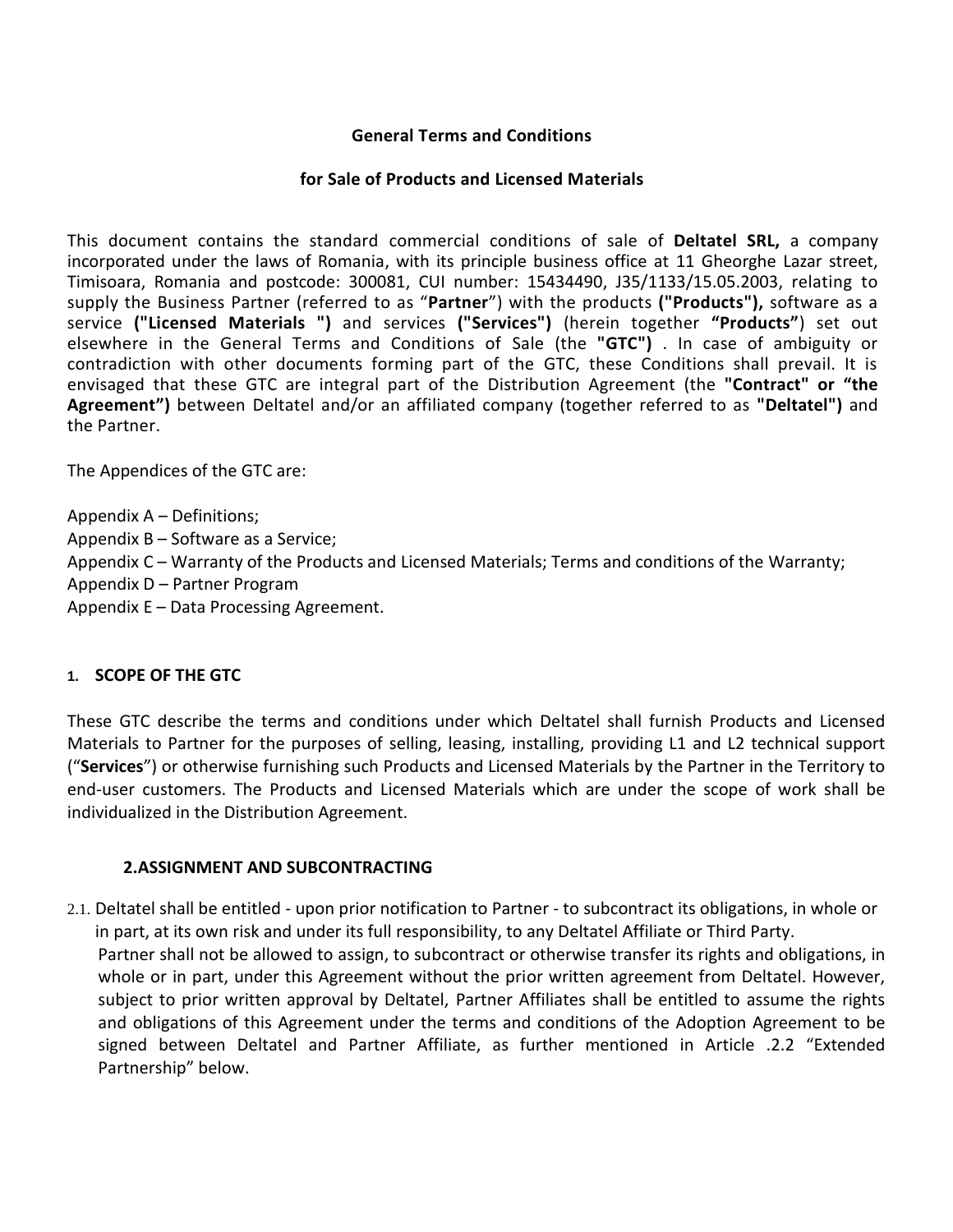### **2.2.EXTENDED PARTNERSHIP**

Upon screening by Deltatel and at its sole discretion, Deltatel may agree to sell Deltatel Products and Licensed Materials to Partner's Affiliates. Such extended Partnership will be based - at Deltatel's option - on a separate Partner Agreement or on the signature of the Adoption Agreement .

### **2.3. RELATIONSHIP OF PARTIES**

Either Party hereby declares and represents that they are engaged in an independent business and will perform their obligations under the Contract as independent contractors. It is understood that Partner shall buy and resell the Deltatel Products and Licensed Materials in its own name and for its own account and that neither Party hereto shall be constituted as an agent or representative of the other nor shall have the power to assume or create any obligation or responsibility on behalf of or in the name of the other Party or to bind the other Party in any manner.

### **3. BUSINESS ETHICS AND COMPLIANCE MATTERS**

- a. Partner acknowledges to be fully acquainted with Deltatel's Business Ethics and Compliance rules and undertakes to apply the principles set out therein with respect to the performance of this Agreement, in particular with reference to non-discrimination of employees, combating bribery of domestic and foreign public officials, protection of international human rights and environmental responsibility. Partner recognizes that violation of such principles will be considered as a breach of the Agreement.
- b. In addition, the following compliance matters shall apply:
	- (i) Partner warrants that it as well as its directors, officers, employees and shareholders, in the Territory and other countries, have not been convicted of or pleaded guilty to an offence involving fraud, corruption or money-laundering and that is not now listed by any government authorities as debarred, suspended or otherwise ineligible for government procurement programs.
	- (ii) Partner shall not be authorised to offer, promise or give any undue pecuniary or other advantage to any public official for any purpose which may contravene any applicable laws, including but not limited to those of the Territory and such laws and regulations as may be enacted pursuant to the OECD Convention on Combating Bribery of Foreign Public Officials in International Business Transactions or the United Nations Convention against Corruption; and
	- (iii) Upon reasonable notice, Deltatel shall be given access to Partner's files, books and records to the extent they pertain to the performance of the Parties' obligations under this Agreement, notwithstanding the termination or expiry date of this Agreement.

Partner accepts that this Article constitutes a condition of the Agreement and that any violation of any of the principles indicated or referred to herein above will be considered as a material breach of the Agreement, allowing Deltatel to terminate the Agreement with immediate effect, without Deltatel incurring any liabilities in respect of such termination and without prejudice to any remedies Deltatel may have in law or in contract in respect of such breach.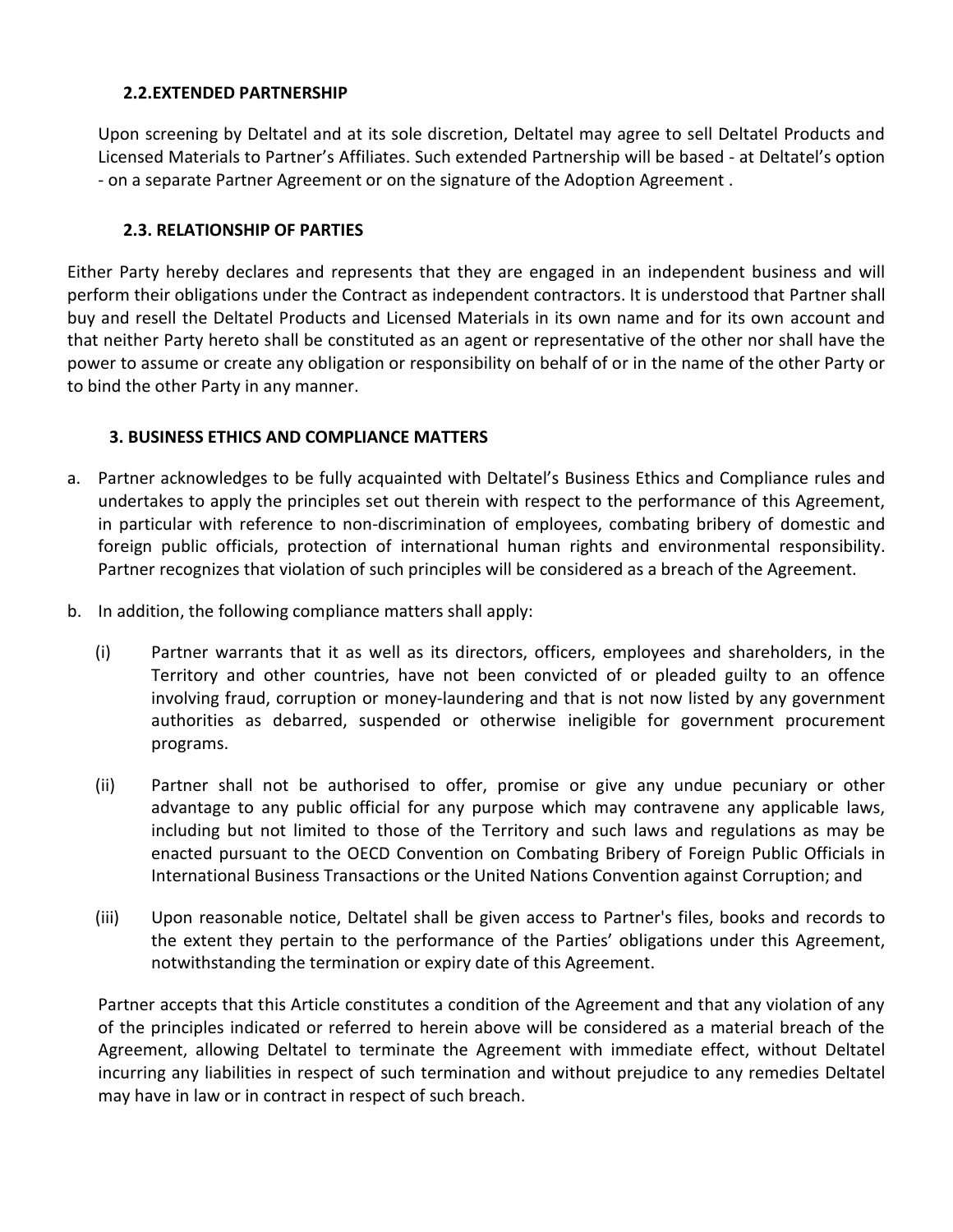### **4. PARTNER BUSINESS PLAN, FORECAST AND REPORTING**

- a. Upon the Effective Date and further at the beginning of the third quarter of each calendar year, Partner shall provide to Deltatel an annual Business Plan detailing - per quarter of the next calendar year - at least sales projections and targets, the defined markets and size, the market trends, the focused accounts, the expected marketing and technical activities, the training requirements and resource projections for the partnership. The Partner's Business Plan - to be validated by Deltatel - is intended to be dynamic and is subject to regular reviews and updates.
- b. After a period of 3 months from signature date of the Contract, on a monthly basis (first Business Day of each month) and in a manner and format to be agreed between the Parties - Partner shall present to Deltatel following reports:
	- (i) A twelve (12) month orders Rolling Forecast broken down into categories of Products/Solutions and countries as part of the Territory; and
	- (ii) A Report presenting a snapshot with basic information about prospective projects e.g. opportunity description, opportunity probability, business value, timeline, etc.; and
	- (iii) A Sales Report supplying Deltatel with current, legible, accurate and complete records of sold Products/Solutions, including Shipment Date and/or Installation date, Product serial or Release numbers, the End-User prices offered by the Partners and full names and addresses of Customers to whom the Products/Solutions have been supplied. Partner shall allow Deltatel to audit such records at any time during normal Business Hours; and
- c. The provision of above-mentioned Business Plan and reports are an integral part of the Agreement. In case the Business Plan and/or reports are non-existing or not satisfactory to Deltatel, it will be considered as a material breach of the Agreement, allowing Deltatel to terminate the Agreement in accordance to Article -"Term and Termination" below.

#### **5. ORDERING PROCEDURE**

#### **5.1. Placement of Purchase Orders**

- a. The Partner's Purchase Order shall constitute a firm offer to purchase and shall contain the following information:
	- (i) PO number, PO date, sold-to address, billing-to address, Ship-to Location and signature by authorized signatory; and
	- (ii) The full company name of the Partner or Partners' Affiliate, the ultimate company name and address of the End-Customer for whom any Products and Licensed Materials or other Service is intended; and
	- (iii) The quantity, Part number and short description of the Deltatel Contracted Products and Licensed Materials or other Service ordered; and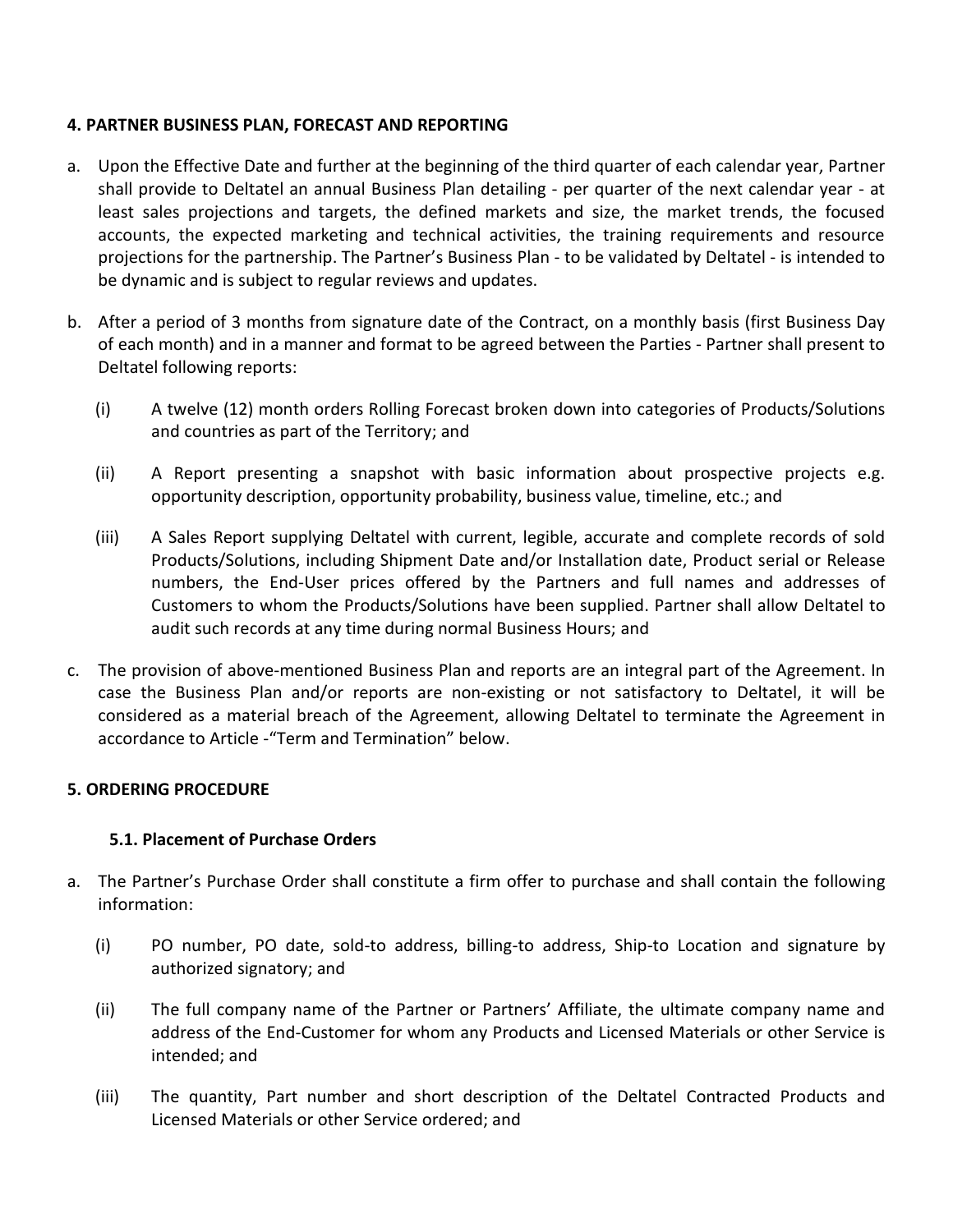- (iv) The applicable purchase price and discount of each item as per Deltatel Price List or as agreed between the Parties in writing; and
- (v) The Ship-to Location, Incoterms and shipping instructions (in accordance with the terms of the Agreement or as explicitly agreed between the Parties in writing) and a contact person (name, telephone number and email address); and
- (vi) Any other particulars as may have been agreed between the Parties.
- b. Purchase Orders shall be submitted either electronically or via traditional manual methods as mutually agreed by the Parties - to Deltatel at the address shown in the preamble of this contract . Deltatel shall notify the Partner prior to any change of such address.
- c. The terms and conditions of this Contract shall be the sole and exclusive terms and conditions governing the sale and delivery of the Deltatel Products and Licensed Materials , whether or not this is stated on the Purchase Order. No term or condition - including any pre-printed terms and conditions on any Purchase Order or other commercial document of Partner which conflicts with the terms and conditions of this Agreement or imposes any additional or greater obligation on Deltatel shall be of any force or effect. Any other modification to the terms of this Agreement contained in a Purchase Order shall not be effective unless accepted by both Parties in writing, such acceptance not to be unreasonably withheld.

### **5.2. Acceptance of Purchase Orders**

- a. Unless otherwise explicitly notified within five (5) Business Days from the receipt of the Purchase Order - by Deltatel to the Partner in writing, the issue of a Purchase Order by the Partner for Deltatel Products and Licensed Materials should be accepted by Deltatel. If Deltatel is unable to accept the Purchase Order (or part thereof), Deltatel notification shall state the modifications necessary to make it acceptable. The proposed modifications shall not be binding on either Party until accepted in writing by both Parties.
- b. Deltatel shall not incur any liability if it decides not to accept a Purchase Order.

# **5.3. Modification or cancellation of Purchase Orders**

Partner may request additions, alterations, deductions, or deviations to a Purchase Order subject to the condition that such changes and any adjustments resulting from such changes including, but not limited, to contents, Shipment Date and prices, shall be mutually agreed upon and, if so agreed, subsequently detailed by Partner in a written revision to the applicable Purchase Order.

5.4. **CHANGES TO ORDERS**: Partner may request changes to an Order ("Change Request") that Deltatel has previously accepted. In response to a Change Request, Deltatel will provide written quotations, including any changes to prices, license fees, shipment, or completion dates. A Change Request will be treated as a separate Order subject to Deltatel change order process.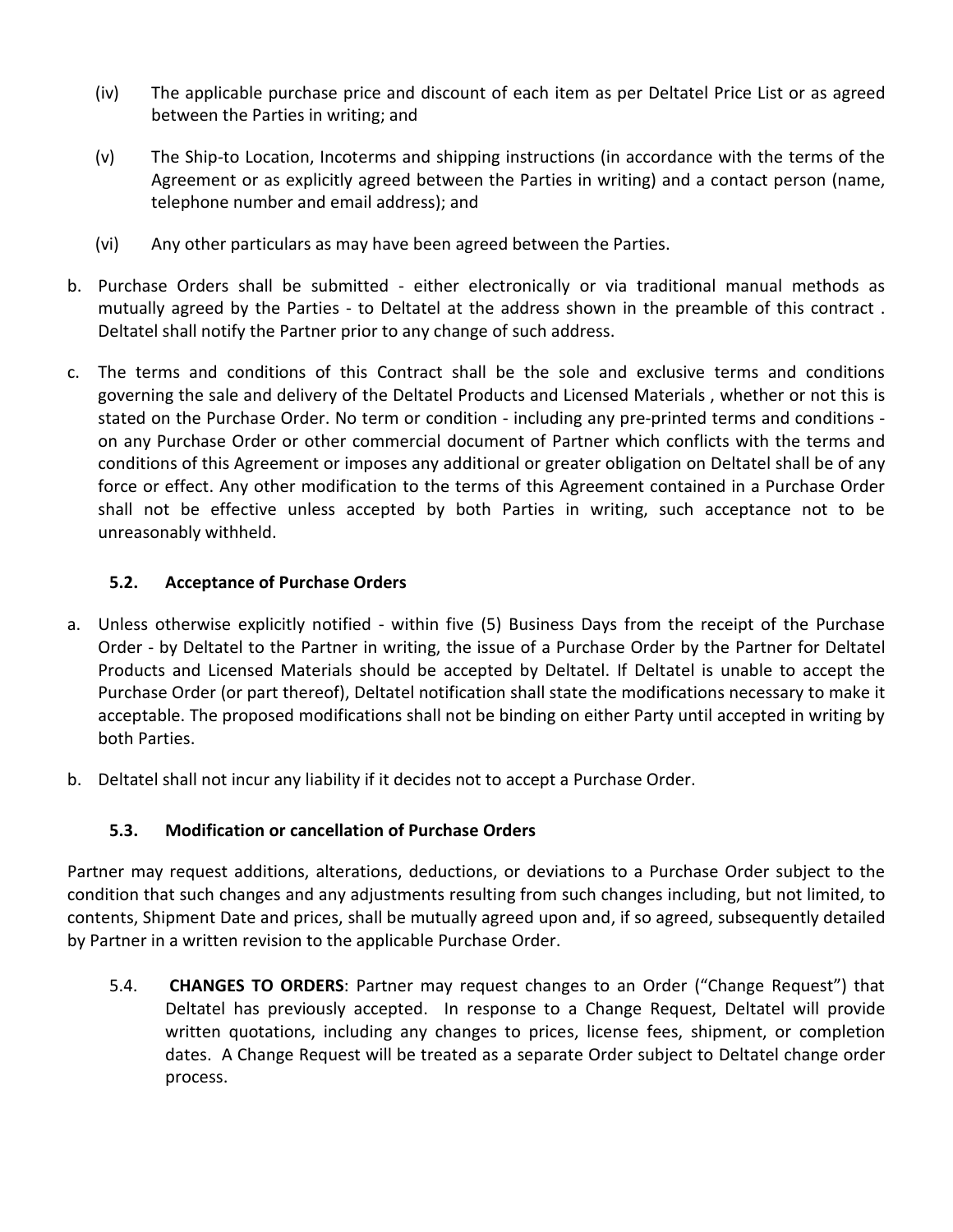5.5. **CHANGES IN PRODUCTS OR SOFTWARE**: At any time prior to shipment, Deltatel may inform the Partner about changes to Products or Software made by the Deltatel. The Deltatel may modify the drawings, documentation or Specifications for Products or Software or substitute Products or Software of later design.

If such changes impact a Product's or Software's form, fit or function, under normal use as provided in the Specifications, Deltatel shall advise Partner at least 15 days prior to the date the change takes effect. If Partner objects to the change, Partner shall notify Deltatel within 15 days of the date of Deltatel's notice. On receipt of Partner's notice, Deltatel shall not fulfill any Orders in process with the modified Product or Software to which Partner objected.

**DISCONTINUED PRODUCTS**: Except for Products specifically manufactured, customized, and/or modified in accordance with Partner's or Partner's end-user customer's specifications or requirements, Partner may return discontinued Product(s) for credit within 30 days of the discontinued availability notification date for that particular Product(s). Such credit must be used for a future purchase of Product(s) within six months of granting or such credit will be forfeited. In the event the Partner does not return the discontinued Product(s) to Deltatel within the 30-day period, Deltatel is under no obligation to accept the discontinued Product(s) and no credit will be issued.

### 6. **TITLE AND RISK OF LOSS**:

6.1. Title to the Hardware Products shall pass on to and vest in the Partner upon full payment for the concerned Products and Licensed Materials . If the Partner will sign an agreement with a Customer and will be under necessity to pass further the title to Hardware and Products prior to the full payment of the concerned Products to Deltatel, the parties shall meet and negotiate this provision separately. Title to all Software, Documentation and other licensed materials provided to the Partner and/or Customer shall remain solely vested in Deltatel or its licensors.

6.2. Risk of loss or damages to Deltatel Products shall pass to the Partner upon delivery in accordance with the applicable Incoterms.

### 7. **GRANT OF LICENSE:**

The license for Licensed Materials with shrink-wrap licenses shall be as provided in those licenses and shall be provided by Partner in their unopened original package to the end-user customer.

For all Licensed Materials that are provided to Partner for its own use or reseller/end-customer use, Deltatel grants a personal, non-transferable, and non-exclusive license to use Licensed Materials on or with the corresponding Product(s) (on which the Software was loaded or designated by the Deltatel to be installed) in the Territory for demonstration purposes only.

Partner shall reproduce and include Deltatel's (or its licensor's) copyright and proprietary notice on all such necessary copies of Licensed Materials. Partner shall maintain records of the number and location of all copies of Licensed Materials. Partner shall not reverse engineer, de-compile or disassemble any Licensed Materials furnished as object code to generate corresponding source code.

Deltatel grants to Partner the right to sublicense Licensed Materials to its end-user customers subject to the terms and conditions of the Software as a Service set forth in Appendix B. Specifically, the Partner shall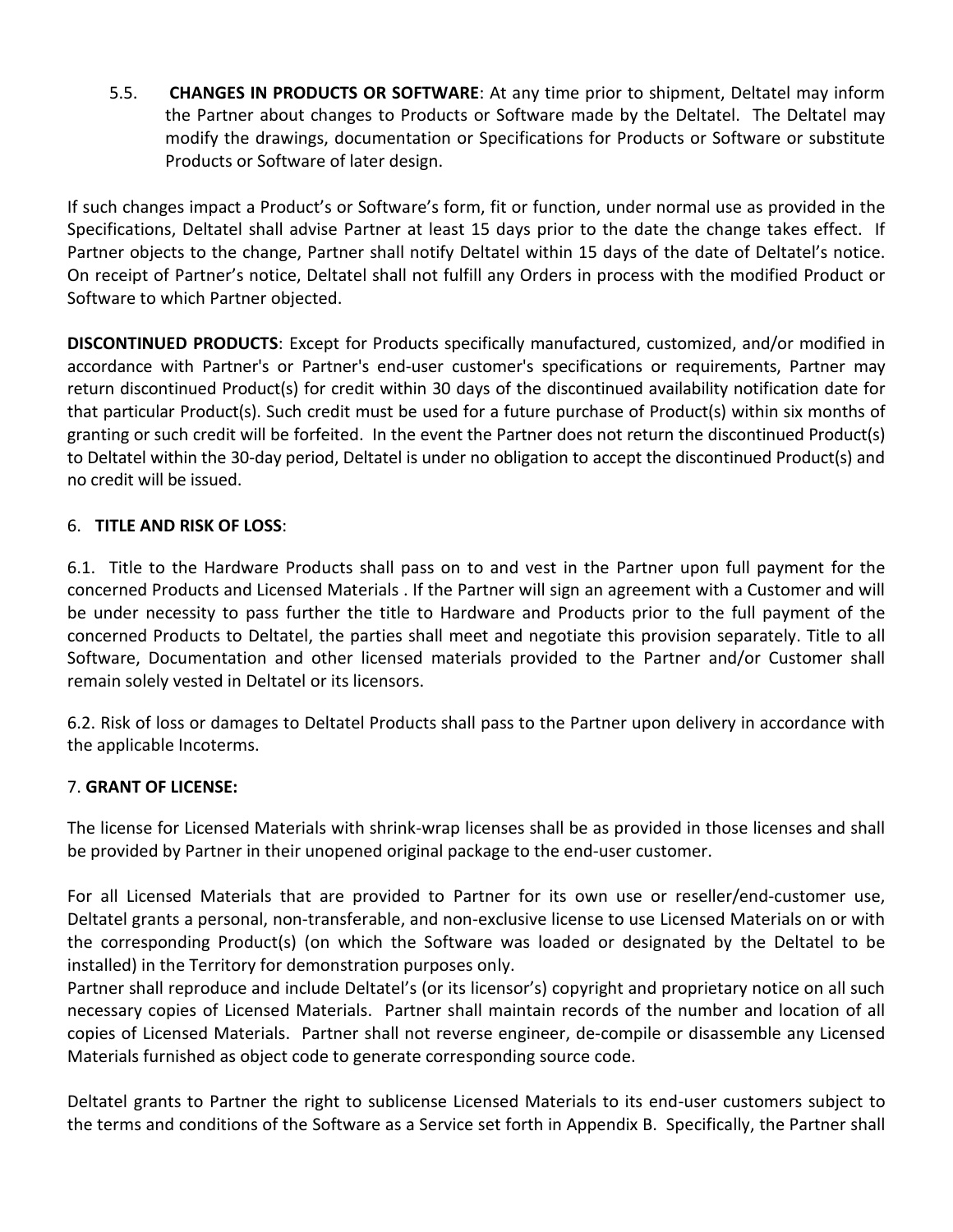deliver and bind its end-user customers to the requirements outlined in Appendix B, prior to the installation and use of the Software by any such end-user customer. The Deltatel may, at its discretion, electronically audit Software provided under this Agreement to verify compliance with the license provisions of this Agreement and Appendix B.

### **8.WARRANTY OF PRODUCTS AND LICENSED MATERIALS. EXTENDED WARRANTY**

#### **8.1.Warranty on Products**

Deltatel hereby warrants the Equipment to be free from defects in materials and workmanship under normal use and service for a period of 12 months after the signature by both parties of the Acceptance Certificate . The Partner shall notify Deltatel of the defects in writing within fourteen (14) working days after the defects are discovered.

The defects will be remedied at Deltatel's expense by repair or replacement at Deltatel's option. Deltatel shall warrant repaired or replacement items under the same conditions as above.

The Partner accepts and undertakes to stock an additional amount of products mutually agreed by parties in order to replace fault products to be delivered to end-customer within and/or out of the warranty period.

In case the Partner wishes Deltatel to provide maintenance and support services after the expiry of the above-mentioned warranties, the Parties will enter into a separate annual maintenance and support contract of terms and conditions to be agreed.

In case of user errors such as installation of the Mobile Data Device outside authorized services, malicious use, use outside terms and conditions stated in user's manual and/or use contrary to purpose, opening the inside of the device, tampering with hardware, breaking the antenna, damages to the device due to accidents of the vehicle, required maintenance and repair shall be not covered by the warranty.

With regard to failing products which are out of warranty, Deltatel shall notify the repair price to the Partner within maximum 15 days following receipt of said device. In case Partner accepts the repair price, the device shall be repaired within reasonable time within technical possibilities and sent to the Partner. The shipping costs shall be borne by the Partner.

#### **8.2.Warranty on Software**

Deltatel warrants that the Software shall be in conformity with the functions described in the Technical Specifications for a period of 12 months after the date of delivery. During the warranty period, Deltatel will, at its own expense, promptly correct or bypass, pursuant to its own standards, all reproducible malfunction and/or anomaly within a period of time to be agreed by both Parties depending on the nature and severity of malfunctions.

In case of user errors such as installation of software on computer configurations that are not suitable for the system, or other user based errors require maintenance and repair shall be not covered by the warranty.

#### **8.3.Extent of warranties**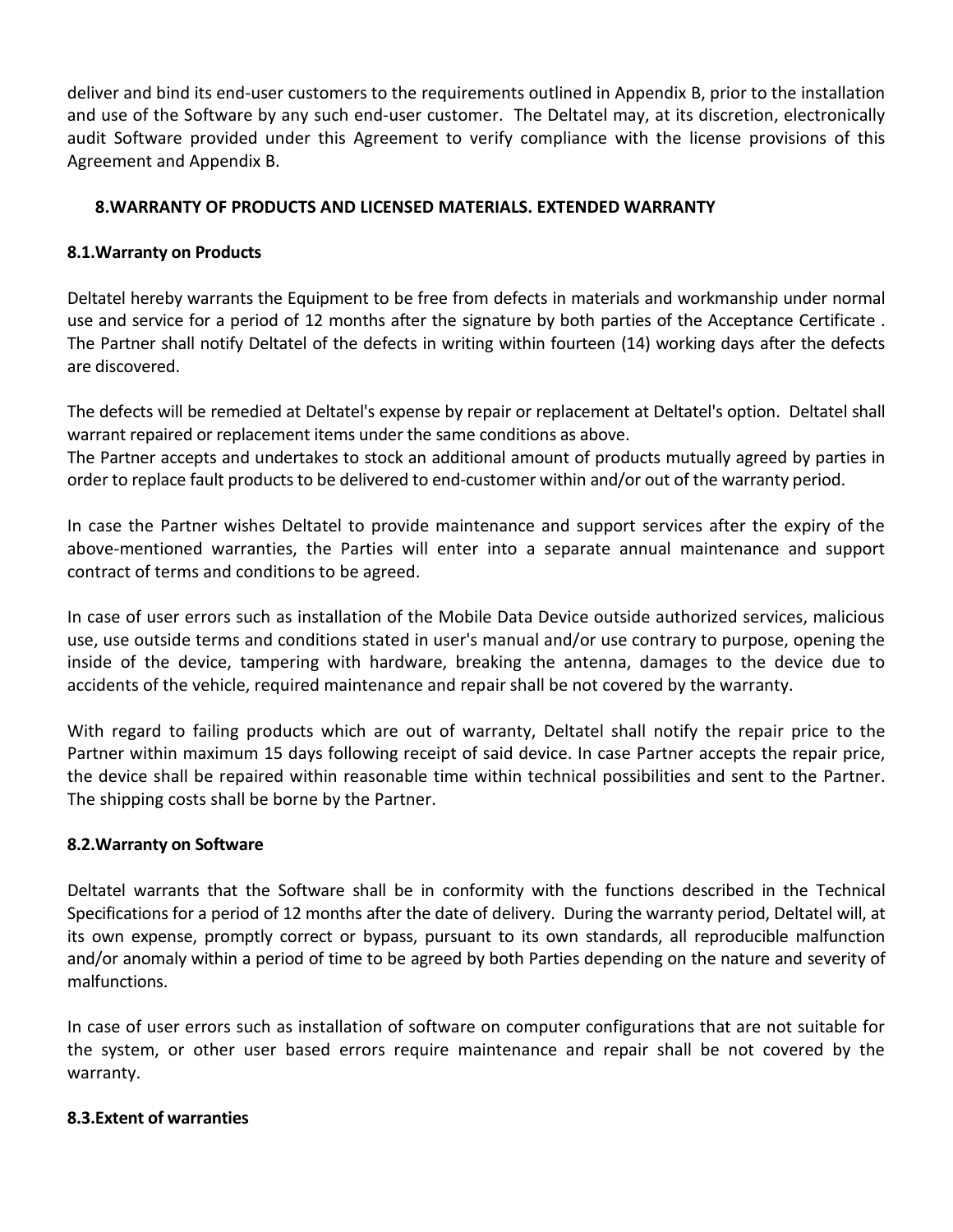After the elapse of the warranty period, in return for a fee, the Parties agree to enter into an extension period for successive periods of 12 months additional warranty on Products and Licensed Materials, on conditions to be further agreed by the Parties.

Partner shall communicate and pass through to its end-user customers Deltatel's warranty as set forth in Appendix D. Deltatel's sole and entire liability with regard to the Products and Software sold or licensed hereunder is to attempt first to repair or replace such Product or Software without charge at its manufacturing or repair facility or, if repair or replacement is not feasible, then provide a credit or refund equal to the original purchase price. Where credit or refund of the original purchase price paid under this Agreement is Deltatel's only feasible option, Partner shall cooperate with Deltatel to facilitate the issuance of the appropriate credit or refund back to Partner's end-user customer, however, the initial intention of the Partner will be to replace any fault devices from the stock.

Except as expressly provided in this Agreement, all other conditions, warranties, terms, undertakings, statements and / or representations of any kind whatsoever, express or implied, whether by statute, common law, in any communication with Deltatel, Partner and the End User Customer or otherwise are excluded from this Agreement to the fullest extent permitted by law.

### **9.INFRINGEMENT:**

9.1. In the event of any Infringement Claim, subject to the conditions and exceptions stated below, Deltatel, at its expense, will defend Partner; will reimburse Partner for any cost, expense or attorneys' fees incurred at Deltatel's written request or authorization; and will indemnify Partner against any liability assessed against Partner in a final judgment.

- 9.2.If Partner's use is enjoined or in Deltatel's opinion is likely to be enjoined or subject to a Infringement Claim, Deltatel, at its expense and at its option, (i) will replace such Product or Licensed Materials furnished pursuant to this Agreement with a suitable substitute free of any infringement; (ii) will modify them so that they will be free of the infringement; (iii) will procure for Partner a license or other right to use them; or (iv) procure for Partner a right to sell it. If none of the foregoing options are practical, Deltatel will remove the enjoined Product or Licensed Materials and refund to Partner any amounts paid to Deltatel for them less a reasonable charge for any actual period of use by Partner.
- 9.3. Partner shall give Deltatel prompt notice of all Infringement Claims, and Deltatel shall have full and complete authority to assume the sole defense of them, including appeals, and to settle same. Partner shall, upon Deltatel's request and at Deltatel's expense, furnish all information and assistance available to Partner and cooperate in every reasonable way to facilitate the defense and settlement of any Infringement Claim.

### **10. DELIVERY PROCEDURE**

### **10 Delivery terms**

a. Unless the Parties mutually agree otherwise, Deltatel shall pack the Products for transportation in accordance with its commercial standards and apply the Incoterms for shipments. Prices are expressed in Euro , Incoterms Ex Works Timisoara.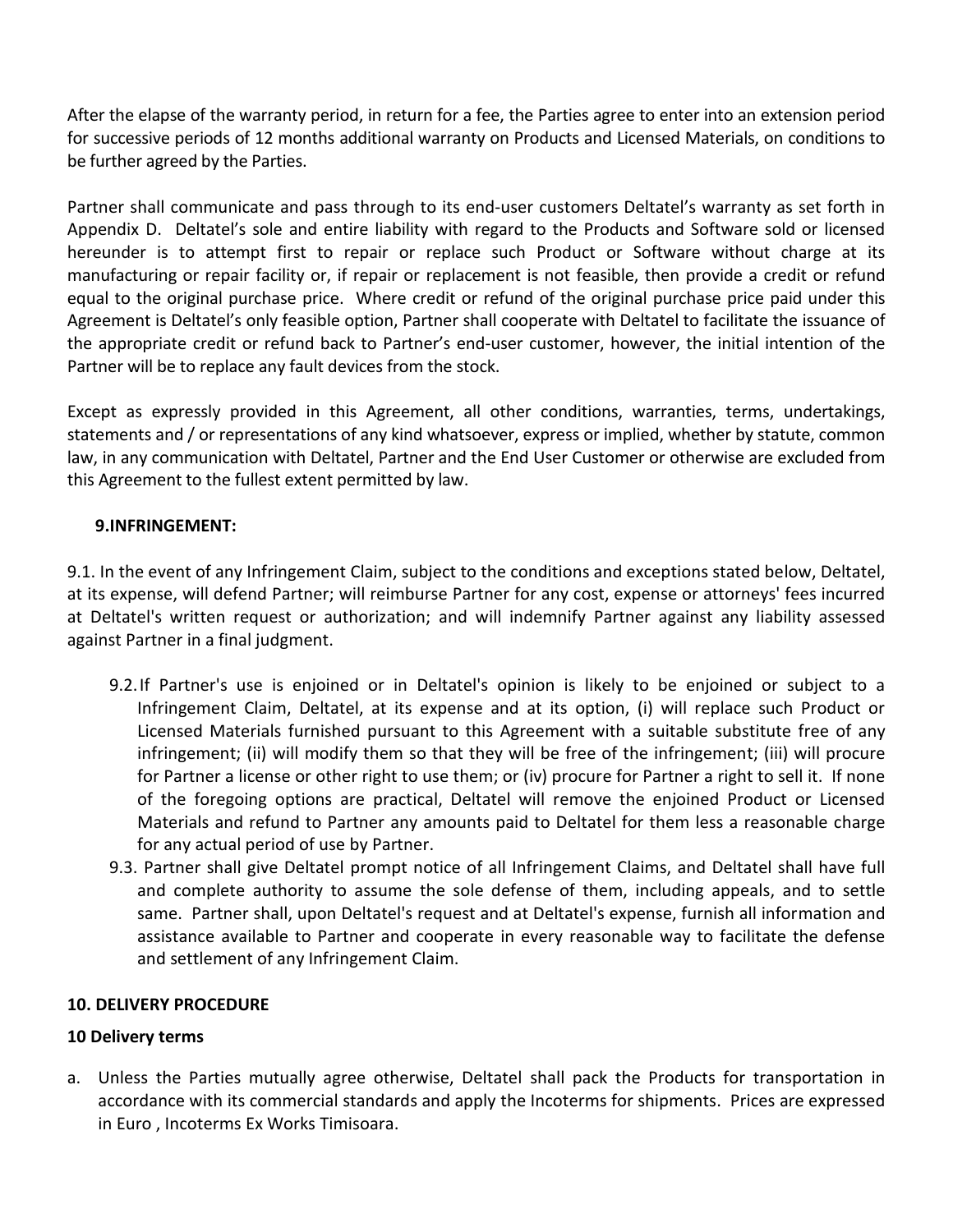- b. Deltatel's Shipment Date shall be based on standard delivery lead times for the concerned Deltatel Products/Solutions as communicated between the Parties. The delivery time shall be determined from the acceptance by Deltatel of Partner's Purchase Order and be subject to the issuance of any necessary export/import permits and licenses and fulfillment by the Partner of its payment obligations. Exceptionally and upon request from the Partner for a deviation from the said standard delivery lead times, Deltatel shall use reasonable commercial efforts to meet Partner's requested Shipment Date.
- c. Upon prior notification by Deltatel and upon written acceptance by the Partner, Deltatel may apply partial shipments in fulfilment of any Purchase Order.
- d. Deltatel may restrict or suspend wholly or partially the supply of the Products in spite of any Purchase Order placed by the Partner in the event of any breach of the Partner's obligations or failure of the Partner to meet its obligations and liabilities under this Agreement
- e. The Parties shall notify the other Party promptly of any event that is likely to cause a delay or rescheduling in the delivery of Deltatel Products. The new Shipment Date shall be agreed on by the Parties as soon as possible.
- f. In no event shall Deltatel be liable for damages of any kind whatsoever to Partner or any other entity for failure to deliver or for any delay or error in delivery of Products. Delay in delivery of any shipment pursuant to a specific Purchase Order issued by Partner hereunder shall not relieve Partner of its obligation to accept remaining deliveries.

#### **11. PARTNER DEPLOYMENT SERVICES**

- a. Unless otherwise agreed between the Parties, the Deployment Services shall be carried out by the Partner.
- b. The Partner shall ensure that at all times during the term of this Agreement its Installation and Commissioning personnel are skilled and knowledgeable of Deltatel Products/Solutions about their concept, use, Installation and Commissioning as prescribed by Deltatel in the Documentation and/or Specifications. Such competences can be acquired through Deltatel training courses and/or Certification programs.
- c. As a reference, the Deployment Services shall include without limitations following typical tasks:
	- (i) Inspection of the Site status and/or Site preparation (e.g. technical installations, cabling, connections, power supply, air-conditioning); and
	- (ii) Verification that the delivered Hardware and/or Software Products are in accordance with the Current Version; and
	- (iii) Mounting and fixing of racks/cabinets, assembly of equipment devices, connecting with power supplies and peripheral devices (if applicable); and
	- (iv) Network integration and Software data configuration or reconfiguration; and
	- (v) Installation of any mandatory Patch Release as instructed by Deltatel (if applicable); and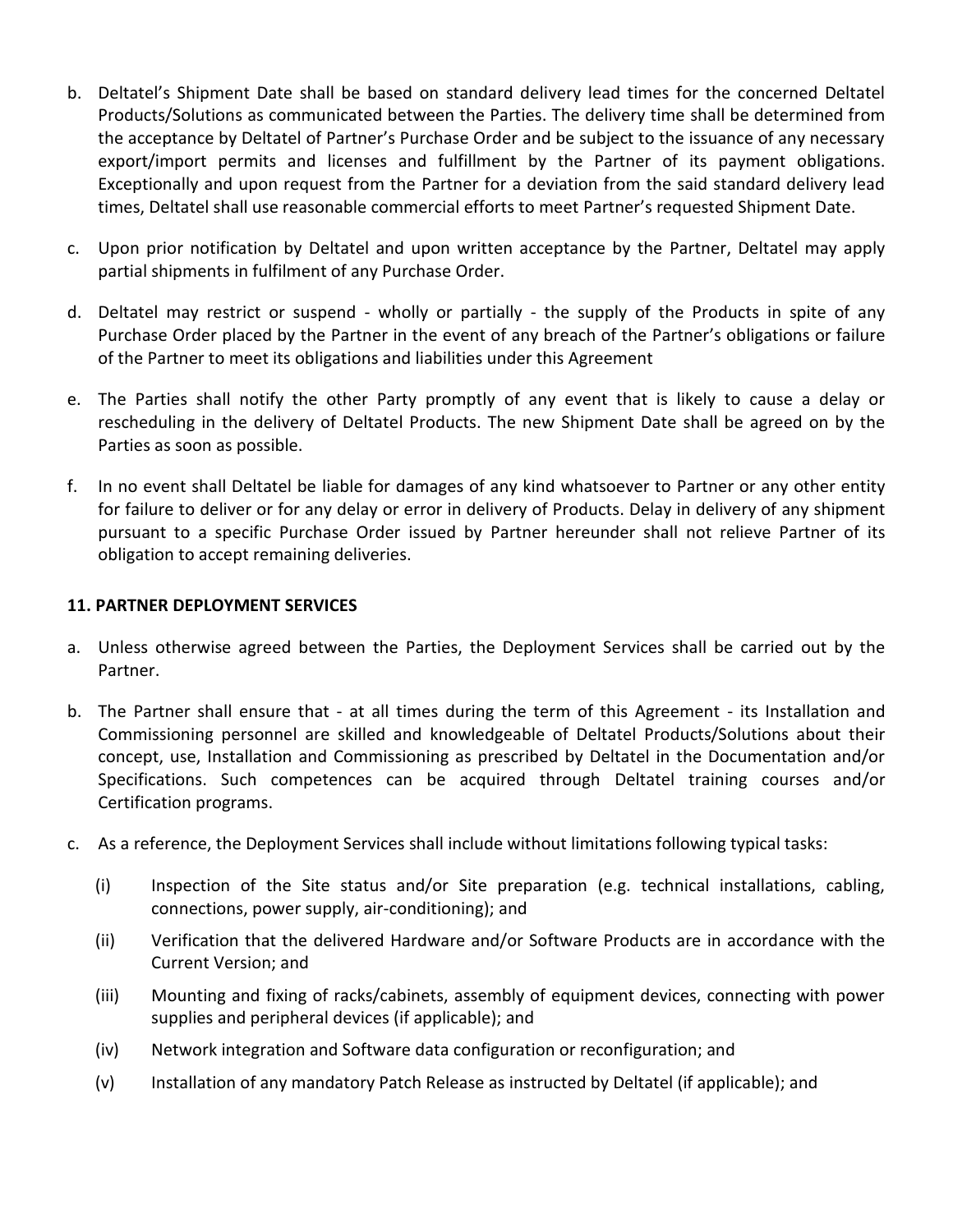- (vi) Set-up and testing of the mandatory Remote Access infrastructure (to be defined and agreed between the Parties); and
- (vii) Performing Hardware and/or Software field testing; and
- (viii) Removal and disposal of packing material at an ecologically justified manner and/or obsolete equipment or in accordance to the WEEE provisions as outlined in Article [14](#page-10-0) ["Environmental Provisions"] below.

#### **Acceptance of deliveries without deployment by Deltatel**

- a. Unless the Parties mutually agree otherwise, the Partner shall be responsible to carry out the Deployment Services as stated in Article 11.2. ["Partner Deployment Services"].
- b. Prior to the shipment of any Deltatel Products to the Partner or Customer, Deltatel shall inspect the Products in accordance with Deltatel's standard inspection procedures to ensure that the Products comply in all respects with the Specifications.
- c. Upon the arrival of the Products and during the unpacking, the Partner shall check:
	- (i) The packing for any visible external damage and in case of damage or deemed damage, Deltatel must be informed immediately in writing as to safeguard all rights versus the forwarder and/or the insurance company; and
	- (ii) The packing list(s) and ensure that the shipment(s) are complete and correct. In case of any anomaly, the Partner shall immediately notify Deltatel in writing thereof and the Parties shall agree on the shortest possible delivery time to replace the defective Deltatel Products, deemed rejected by Partner, and/or the additional Deltatel Products for the missing Parts.
	- (iii) A Certificate of Acceptance of Products and License Materials will be signed by the Parties no later than 5 days after the shipment date. In case The Partner does not sign the Acceptance Certificate without justifying reasons, Deltatel shall be entitled to sign unilaterally the Acceptance Certificate, and such signature will confer legal effect to the unilateral Acceptance Certificate as if it was signed by both parties .

#### **12. PARTIES' OBLIGATIONS:**

(a) Deltatel's Obligations:

Deltatel shall:

(i) Provide or arrange for technical assistance and training Deltatel requires of Partner with regard to sales of the Products, Licensed Materials, and Services. In such case, Partner will provide for related lodging and transportation expense for its employees. If Partner requests additional technical assistance or training, Deltatel will provide or arrange for it upon such terms, conditions and prices as the parties shall mutually agree;

(ii) At its expense, and at its discretion, during the Term of this Agreement, furnish Partner with such quantities, as shall be determined by Deltatel, of its standard information relating to the Products, Services and Licensed Materials. Upon the request of Partner, Deltatel shall furnish additional quantities at Deltatel's then Applicable Prices, and where possible, Deltatel shall provide such materials to Partner on Deltatel- provided Internet web sites;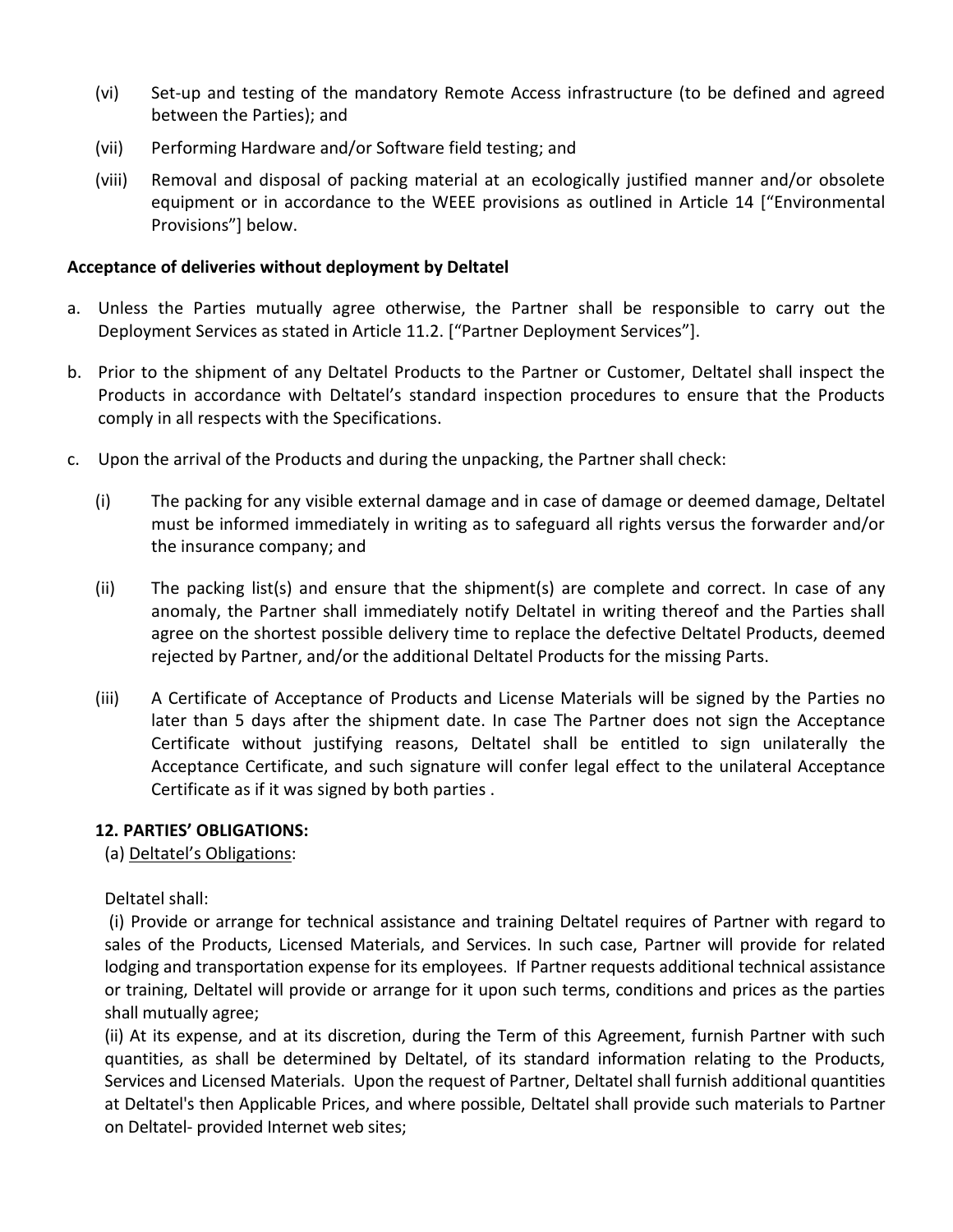(iii)Provide or arrange for in-warranty and out-of-warranty repair services in accordance with its standard procedures; and

#### (b) Partner's Obligations:

Partner shall:

- (i) Use best efforts to promote, market and expand the selling or furnishing of Products, Licensed Materials and Services within the Territory, including maintaining a sales organization capable of demonstrating to its end-user customers the use and capabilities of the Products and Licensed Materials and their applications, and that actively and effectively solicits Orders within the Territory;
- (ii) Provide its personnel with all training that Deltatel reasonably determines to be necessary for Partner to maintain a staff of competent sales and technical personnel conversant in the specifications, features and advantages of Products, Services and Licensed Materials. Partner shall participate in any training programs that Deltatel recommends and provides at no charge to Partner. Partner shall also have the option to participate in other relevant training sessions provided for a fee;
- (iii) Obtain and maintain all government licenses, permits and approvals which are necessary or advisable for performance of Partner's obligations under this Agreement;
- (iv) Meet and maintain the Minimum Purchase Objective(s). This Objective shall be offset solely by purchases made under this Agreement;
- (v) Refrain from taking any action which would cause Deltatel to be in violation of any law, statute, rule, regulation, or code of any jurisdiction;
- (vi) Provide Deltatel with a monthly point-of-sale report in a format acceptable to Deltatel ;
- (vii)Offer technical support and training to end-user customers in the effective use of the Products and Licensed Materials, including providing instructional material furnished by Deltatel;
- (viii) Maintain an advertising program and participate in trade shows for the Products and Licensed Materials and utilize and distribute any promotional materials (e.g., advertising, sales literature and brochures) which Deltatel provides;
- (ix) Allow or arrange for access by Deltatel's personnel to Partner's and/or its end-user customer's sites and to the Products and Licensed Materials as necessary for Deltatel to perform its obligations hereunder;
- (x) Minimum Purchase Volume as per the option expressed and included in Appendix D, Partner will be categorized on one of the partner levels (Bronze, Silver, Gold) per rules and criterias defined in Appendix D – Partner Program.

### **13. REGULATORY APPROVALS**

The Partner shall ensure compliance with all applicable requirements of federal, regional, state and local laws, ordinances, administrative rules and regulations. If applicable, the Partner shall be responsible - at its expense - for obtaining from such competent authorities in the Territory any approval or administrative authorization required for the introduction, sale and operation of the Products and Licensed Materials in the Territory .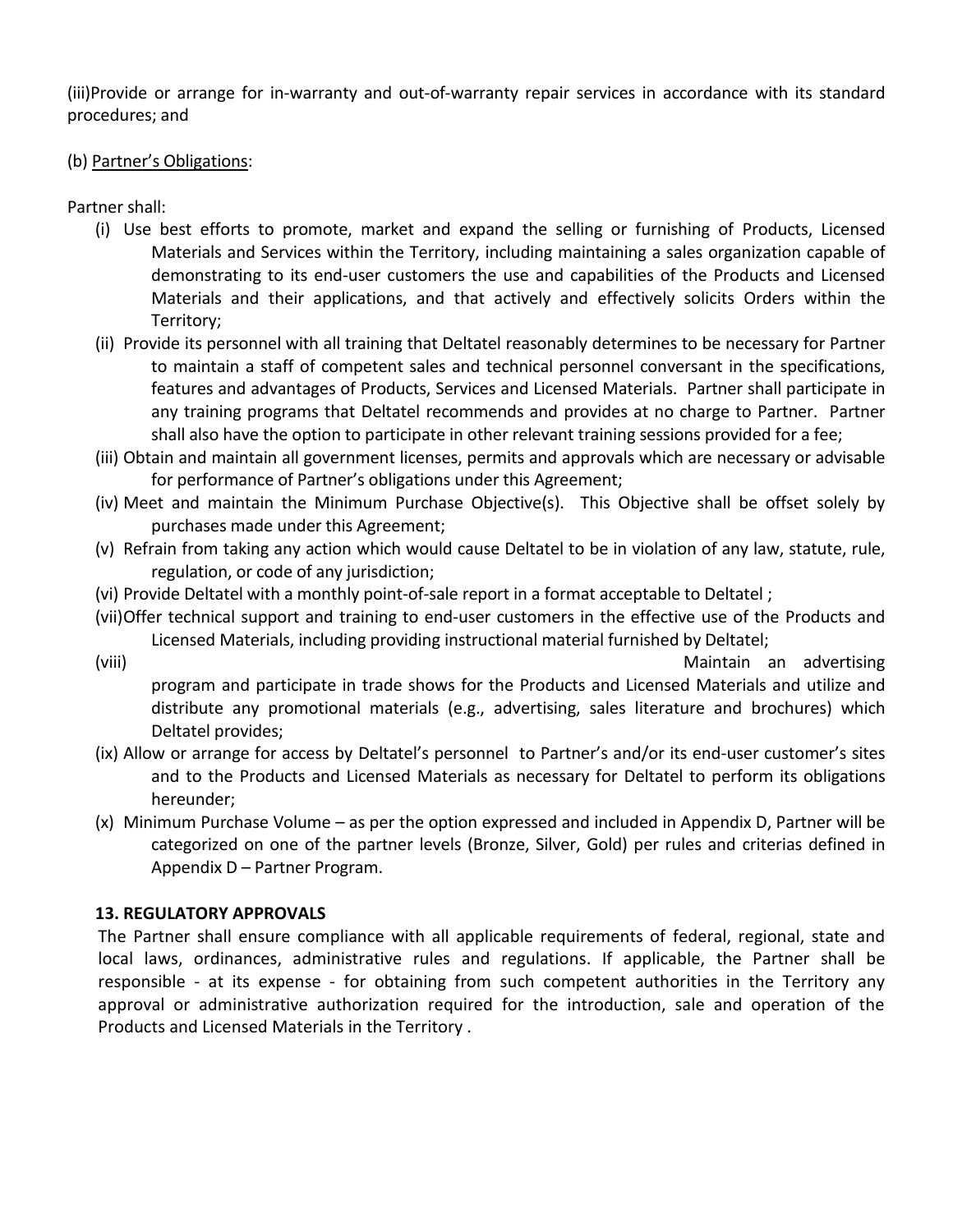#### <span id="page-10-0"></span>**14. ENVIRONMENTAL PROVISIONS**

The Partner shall be responsible - at no cost for Deltatel - for the proper collection, disposal/recycling of the waste of any Hardware Product(s) supplied by Deltatel or the obsolete Hardware Product(s) being replaced by the Hardware Product(s) supplied by Deltatel under this Agreement in accordance with the applicable laws.

#### **15. USE OF CONFIDENTIAL INFORMATION**

All Confidential Information shall belong to the Party disclosing it. The disclosing Party grants the receiving Party the right to use Confidential Information only for purposes expressly permitted in this Section. Deltatel shall use Partner's Confidential Information only to perform Deltatel's obligations under this Agreement. Partner shall use Deltatel's Confidential Information only to Order, evaluate, market, or provide service with respect to, the Products, Licensed Materials, and Services furnished hereunder. The receiving Party (i) shall not reproduce or copy the disclosing Party's Confidential Information, in whole or in part, except as authorized in this Agreement or in writing by the disclosing Party; (ii) shall return or destroy (at the disclosing party's option) the Confidential Information (including any full and partial copies) when no longer needed or when requested to do so by the disclosing Party; (iii) shall hold the Confidential Information in confidence; (iv) shall disclose Confidential Information only to those employees and independent contractors who have a need to know and use the Confidential Information for the permitted purposes, provided that the independent contractors have agreed in writing to maintain the confidentiality of the information and are not employees of any competitor of Deltatel. The receiving Party shall provide the disclosing Party, at its request, with a copy of such writing. The foregoing restrictions and obligations shall not apply to information that the receiving Party can demonstrate: (a) was independently developed by or for the receiving Party without reference to the disclosing Party's Confidential Information; (b) has become publicly known through acts not attributable to the receiving Party; (c) was in the receiving Party's possession or was known by the receiving Party at the time of disclosure, free from restriction; or (d) was received without restriction from another party.

#### **16. CONFIDENTIALITY OF AGREEMENT**

Notwithstanding the Section "Use of Confidential Information", each Party shall keep confidential all provisions of this Agreement and any Order except as reasonably necessary for a Party to perform and except as required by applicable laws or regulations. In the latter case, the Party required to disclose this Agreement or any Order shall promptly inform the other Party prior to disclosure and shall make all reasonable efforts to obtain a protective Order or other confidential treatment and to limit disclosure only to those portions necessary to comply with the applicable law or regulation.

#### **17. EXPORT**

Partner acknowledges that the transfer, distribution, and use of Products, Licensed Materials, and technical information and the performance of Services outside the country of origin are subject to export control laws and regulations. Partner shall not directly or indirectly use, distribute, transfer, or transmit the Products, Licensed Materials, or technical information (even if incorporated into other products) except in compliance with all applicable export control laws and regulations. At Deltatel's request, Partner shall sign written assurances and other export-related documents as may be required for Deltatel to comply with all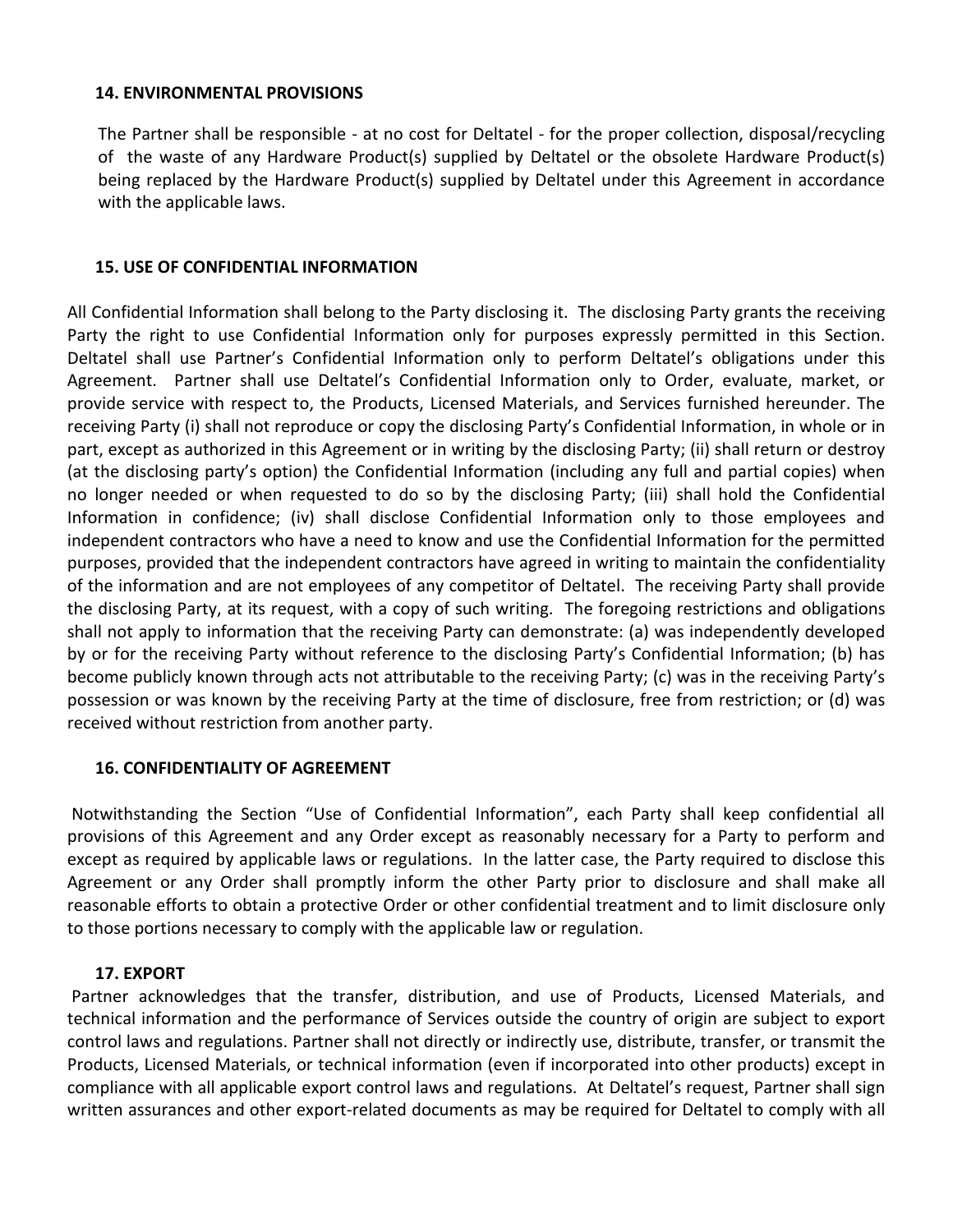applicable export control regulations. Partner will indemnify Deltatel for any losses, costs, liability, and damages, including reasonable legal fees, incurred by Deltatel as a result of failure by Partner to comply with this Section. The obligations stated above in this Section will survive the expiration, cancellation or termination of this Agreement or any other related Agreement.

#### **18. TRADEMARKS**

Products, Licensed Materials, and Services procured hereunder and the packaging therefore may bear certain trade names, trademarks, trade devices, logos, codes, or other symbols of Deltatel (herein "Marks"). Deltatel hereby grants Partner permission to use Marks in Partner's marketing and advertising of, and in Partner's publicity relating to, the Products and Licensed Materials, PROVIDED such use conforms to Deltatel standards and guidelines relating thereto which Deltatel may furnish from time to time. Partner may not conduct business under Deltatel's name or logo. Partner may not use any of Deltatel's Marks or variations thereof to identify Partner or Partner's products or services, and Partner may not use any of Deltatel's Marks in a manner that is likely to confuse the public concerning the relationship of the parties.

#### 19. **TERMINATION: EVENT OF DEFAULT**

(a) Termination by Deltatel: Upon the occurrence of any one or more of the following events, Deltatel shall have the right, by notice to Partner and in its sole discretion and without prejudice to any other rights or remedies which it may have under this Agreement or at law or in equity, to immediately terminate this Agreement in its entirety and to suspend performance hereunder (including suspension of performance of all outstanding Orders), without any further obligation or liability to Partner except with respect to Products or Licensed Materials already shipped and Services already performed:

(i) Partner breaches its obligation to, or otherwise fails to make payment of any amount when due to Deltatel, whether such amount results from an invoice, fee or charge due under the terms of this Agreement, and whether or not a portion of the invoice is subject to a Dispute Notice, and such breach or default continues for a period of 10 days after Partner's receipt of notice thereof; or

(ii) Partner otherwise breaches of any of its obligations under this Agreement and such breach continues for a period of 30 days after Partner's receipt of notice thereof; or

(iii) Partner breaches any term or condition of any Software license or its obligations under "Use of Confidential Information" above and that breach continues for a period of 10 days after receiving notice thereof; or

(iv) Partner or any of its affiliates breaches any of the terms of any other agreement, as such breach is defined by such agreement, between Partner or any of its subsidiaries or affiliates and Deltatel or any of its subsidiaries or affiliates

Each of the events described in subparagraphs (i), (ii), (iii) and (iv) above, constitutes an "Event of Default". If Deltatel terminates this Agreement as a result of an Event of Default, Partner will pay to Deltatel, in addition to all other sums that may then be due, all Losses incurred by Deltatel in the enforcement of its rights under this Agreement.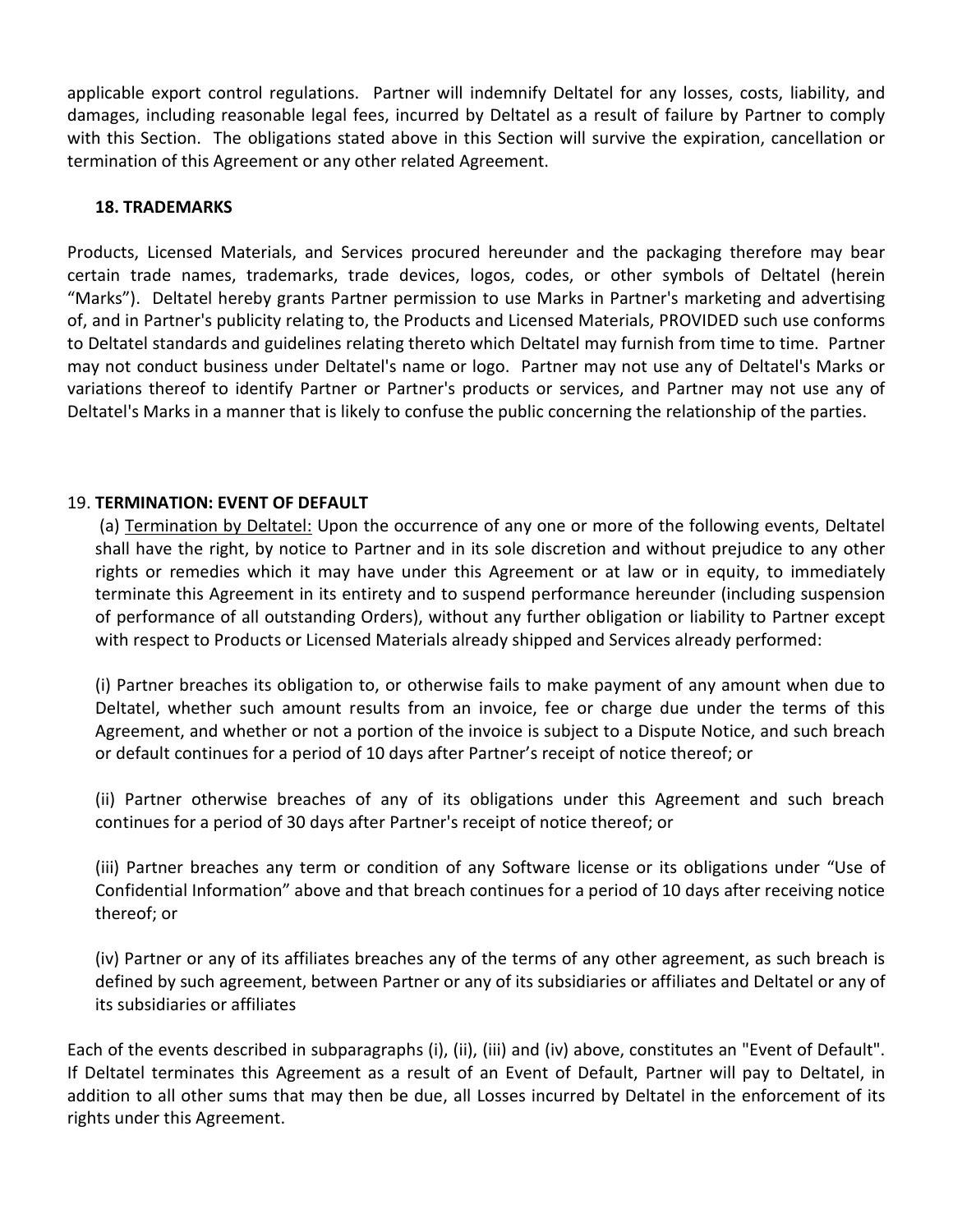(b) Termination by Partner: If Deltatel breaches any of its obligations under this Agreement, and such breach continues for a period of 30 days after receiving Partner's notice thereof, then Partner shall have the right, upon written notice to Deltatel, and in Partner's sole discretion and without prejudice to any other rights or remedies which it may have under this Agreement, to immediately terminate this Agreement in its entirety without any further obligation or liability to Deltatel except with respect to Partner's payment obligations respecting Orders for Products or Licensed Materials already shipped and Services already performed.

(c) Termination for Convenience: Either party may terminate this Agreement without cause or reason whatsoever upon 7 months written notice to the other party or such longer notice as may be required by applicable law. Upon termination of this Agreement without cause pursuant to this subsection, neither party shall be liable to the other, either for compensation or for damages of any kind or character whatsoever, whether on account of the loss by Deltatel or Partner of present or prospective profits on sales or anticipated sales, or expenditures, investments or commitments made in connection therewith or in connection with the establishment, development or maintenance of Partner's business, or on account of any other cause or thing whatsoever, provided that termination shall not prejudice or otherwise affect the rights or liabilities of the parties with respect to Products, Licensed Materials, and Services theretofore sold hereunder, or any indebtedness then owing by either party to the other.

(d) The Parties acknowledge that their rights and obligations under this Agreement, including but not limited to Partner's payment obligations, and except for rights or obligations relating to entering into and carrying out new Orders, shall survive the termination or expiration of this Agreement; provided that Partner's rights under "Grant of License" or "Use of Confidential Information" shall not survive if Partner's breach of either of those Sections gave rise to the termination.

(e)Termination for inconsistency of interest

- a. The Agreement may be terminated upon written notification by Deltatel to the other Party if:
	- (i) The Partner becomes an Affiliate of a Deltatel competitor; and/or
	- (ii) The Partner acquires any shares in a competitor of Deltatel or merges with a Deltatel competitor; and/or
	- (iii) The Partner becomes involved in activities that are in conflict with Deltatel's interest and the Parties did not agree on a solution to solve the conflict within thirty (30) Business Days from written notice of Deltatel specifying the nature of the conflict of interest; and/or
	- (iv) The Partner sells the majority of its business, or a majority of Partner's shareholders sell the majority of their shares in the Partner by means of a transaction (a) that is, in Deltatel opinion, reasonable to believe that the Partner or its business will become insolvent or bankrupt or (b) that could materially prejudice Deltatel's reasonable expectations regarding its ability to receive payment under the Agreement and to maintain a stable relationship with the third party thus introduced into the relationship.

For clarification, Partner has declared and is not considered as an Affiliate of an Deltatel competitor at the Effective Date of this Agreement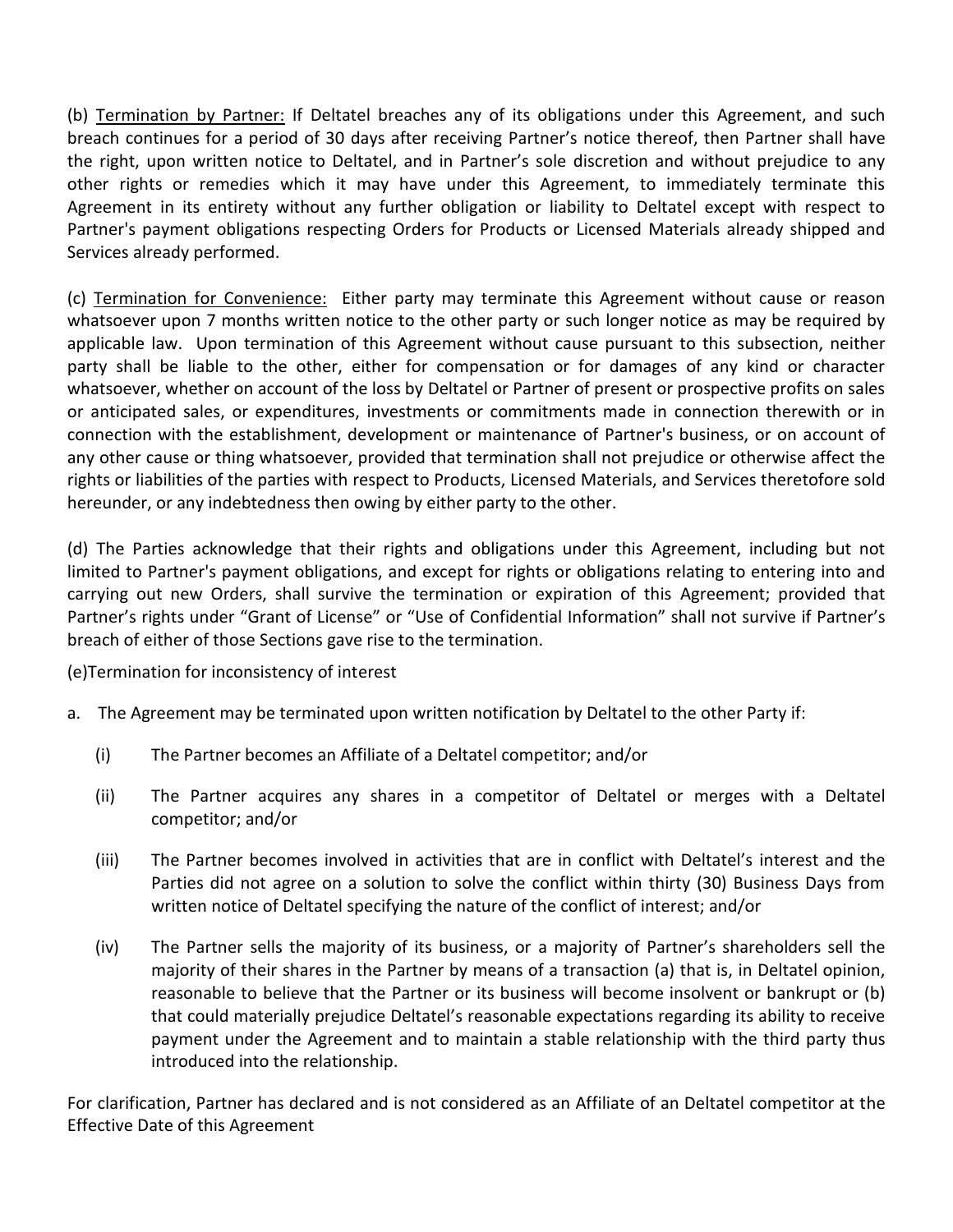(e) Upon termination or non-renewal of this Agreement, Partner shall immediately:

(i) Discontinue any and all use of Marks except to identify the Products and Licensed Materials remaining in Partner's inventory;

(ii) Remove and return to Deltatel, or destroy at Deltatel's request, any and all promotional material supplied without charge by Deltatel;

(iii) Cease holding itself out, in any other manner, as a Partner of the Products and Licensed Materials; and

(iv) Notify and arrange for all publishers and others who may, at the initiation of Partner, identify, list or publish Partner's name as a Partner of the Products and Licensed Materials (including but not limited to publishers of telephone directories, yellow pages and other business directories), to discontinue such listings.

#### **20. FORCE MAJEURE**

Except for payment obligations, neither Party shall be responsible for any delay or failure in performance to the extent such delay or failure is caused by fire, strike, embargo, explosion, earthquake, flood, war, water, the elements, labor dispute, government requirements, acts of God, inability to secure raw materials or transportation facilities, acts or omissions of carriers or Deltatels, acts of terrorism, or other causes beyond a Party's reasonable control.

#### **21. ASSIGNMENT**

Except as provided in this Section, neither Party shall assign this Agreement or any right or interest, or delegate any work or obligation to be performed, under this Agreement without the other Party's prior written consent in each instance, which consent may be granted, granted subject to conditions or withheld in the consenting Party's sole discretion. Any attempted assignment in contravention of this Section shall be void and ineffective and shall constitute an Event of Default hereunder. Notwithstanding the foregoing, Deltatel may assign this Agreement or assign its rights or delegate its duties under it, in whole or in part, at any time and without Partner's consent, to any present or future affiliate. Deltatel shall give Partner prompt notice of such assignment. Deltatel's right to receive payment under this Agreement or any portion thereof may be freely assigned without prior notice to or the consent of Partner. Nothing shall preclude a Party from employing a subcontractor in carrying out its obligations under this Agreement. A Party's use of such subcontractor shall not release the Party from its obligations under this Agreement.

#### **22. GDPR**

Deltatel , in its quality of data controller, will process the personal data needed for the execution of the contract, according to the provisions of Regulation UE 2016/679 (General Data Protection Regulation) regarding the protection of personal data of phisical person and free movement of data, as well as those provisions from the applicable law with respect to personal data protection. Detailed information on particularities of processing operations made by Deltatel can be found in the Informative Note for contractual partners of Deltatel, accessing the following link: [https://deltatelgroup.com/wp](https://deltatelgroup.com/wp-content/uploads/2021/02/Nota-de-informare-parteneri-contractuali-Deltatel_12.01.2021-EN.pdf)[content/uploads/2021/02/Nota-de-informare-parteneri-contractuali-Deltatel\\_12.01.2021-EN.pdf](https://deltatelgroup.com/wp-content/uploads/2021/02/Nota-de-informare-parteneri-contractuali-Deltatel_12.01.2021-EN.pdf)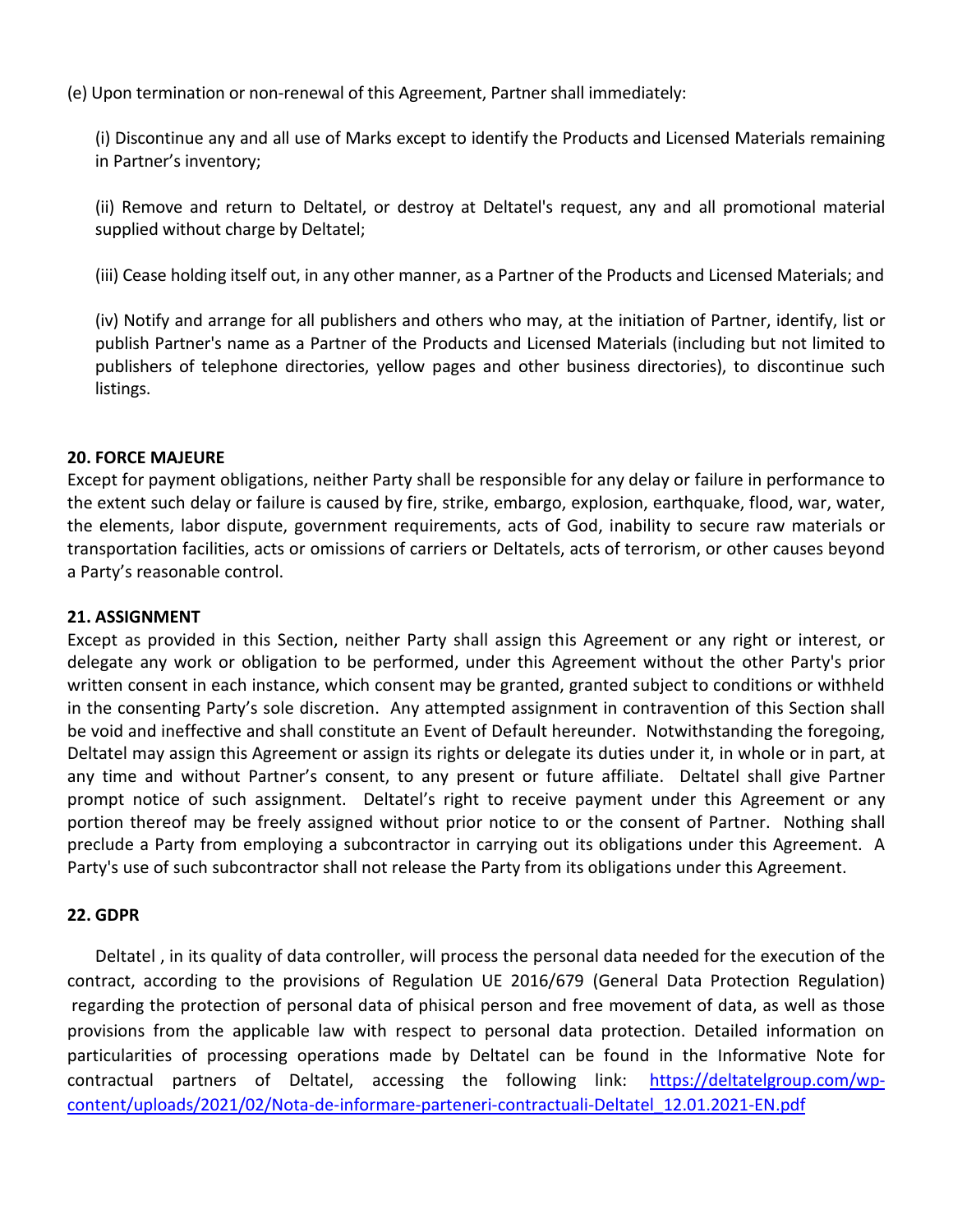#### Definitions

For the purpose of this Agreement, the following terms and their definitions shall apply:

(i)"Applicable Price" means the list price in effect on the date of Deltatel's receipt of Partner's Order, subject to any Deltatel price plan or policy which may serve to modify the list price;

(ii) "Confidential Information" means all nonpublic information in whatever form, including, without limitation, specifications, drawings, documentation, know how, Licensed Materials, technical information, and confidential business information, including end-user customer information and pricing information disclosed by either party, which bears a legend restricting its use or dissemination or which either party otherwise indicates is confidential or proprietary;

(iii) "Infringement Claim" means a claim, action, proceeding or suit brought by a third party alleging an infringement of any duly registered patent, copyright or trademark, or a violation of any trade secret by reason of use, in accordance with Deltatel's Specifications, of any Product manufactured by Deltatel or Licensed Materials developed by Deltatel and furnished under this Agreement.

(iv) "Licensed Materials" means the Software (whether or not listed in Appendix B) and related user and technical documents for which licenses are granted by Deltatel under this Agreement; no source code versions of computer programs are included in Licensed Materials;

(v) "Minimum Purchase Objective(s)" means the annual minimum monetary amount for Products, Licensed Materials and Services the Partner must purchase under this Agreement;

(vi) "Order" means a written (paper or electronic) purchase Order issued by Partner to Deltatel, which refers to this Agreement and any applicable firm price quote and includes, but is not limited to, (i) the quantity and type of Products, Licensed Materials and Services being ordered and their applicable prices, charges or fees; (ii) accurate "ship to" and "bill to" addresses; (iii) the requested delivery date consistent with Deltatel's standard interval between acceptance of an Order and delivery; and (iv) if Deltatel is installing, the requested date of installation complete consistent with Deltatel's standard intervals. An electronic Order shall be effective despite the absence of Partner's signature.

(vii)"Product(s)" means equipment and parts thereof, but the term does not mean Licensed Materials whether or not such Licensed Materials are part of firmware;

(viii)"Producer" means manufacturer of the Products and Licensed Materials

(ix) "Services" means engineering, installation, maintenance, and other services provided by or on behalf of Deltatel in support of Product sales;

(x) "Software" means the object code or machine readable version of computer programs delivered by Deltatel under this Agreement, excluding source code and all related development documents. Software may be delivered electronically or in a variety of media, including firmware, disks, or tape, but does not include<br>such media. Software may include embedded third party object code; such media. Software may include embedded third party object code;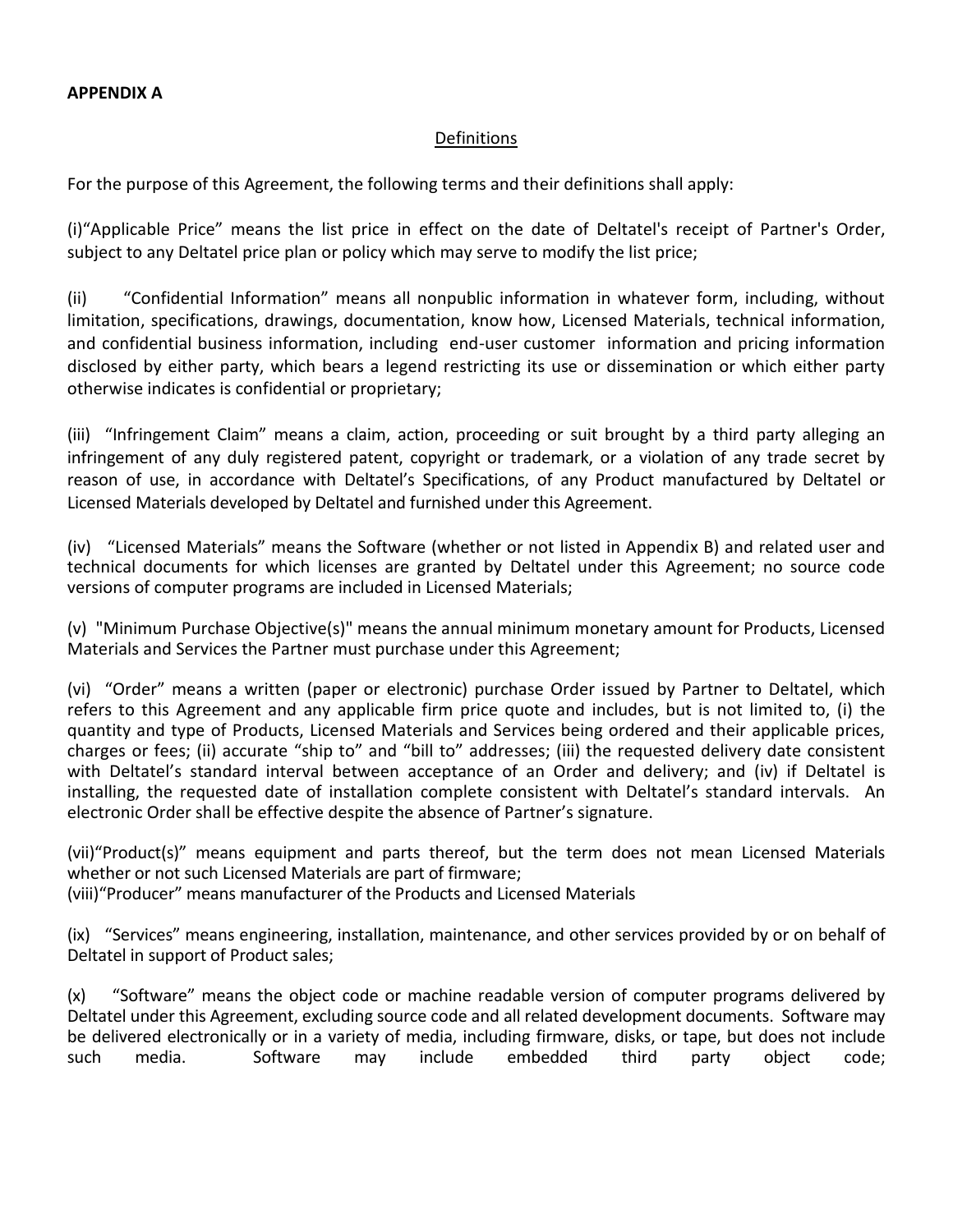#### **APPENDIX B**

#### **SOFTWARE SERVICES**

**The following terms govern end-user customer's use of the Software except to the extent a particular program (a) is the subject of a separate written agreement with the Producer or (b) includes a separate "click wrap" license agreement as part of the installation and/or download process. In the event of a conflict between the provisions of the foregoing documents, the order of precedence shall be (1) the written agreement, (2) the click-wrap agreement, and (3) this Software License.**

**1. Ownership and Grant of License.** (a) Title to Licensed Materials will not pass to end-user customer, but will remain with the Producer or its suppliers, as the case may be; (b) Upon delivery of Licensed Materials and subject to end-user customer's payment of the applicable license fee and compliance with the provisions of this Agreement, Producer grants to end-user customer a personal, nontransferable and nonexclusive license to use the Licensed Materials on or with the corresponding products (on which the Software was loaded or designated by the Producer to be loaded) for end-user customer's own internal use in the Territory. (c) If the product(s) on which the Software was loaded or designated by the Producer to be loaded becomes inoperative, enduser customer may use the Software temporarily on a backup processor until the original processor is restored; (d) All Licensed Materials and all copies thereof made by end-user customer, including translations, compilations, and partial copies are and will remain the property of the Producer. End-user customer will reproduce and include Producer's copyright and proprietary notice on all such necessary copies of the Licensed Materials. End-user customer will also mark all media containing such copies with a warning that Licensed Materials are subject to restrictions contained in an agreement between the Producer and end-user customer and that they are the property of the Producer; (e) end-user customer will maintain records of the number and location of all copies of Licensed Materials. The Producer may, at its discretion, electronically audit Software provided under this software license to verify compliance with the license provisions of this software license agreement; (f) end-user customer may add to, delete from, or modify Software as contemplated in the documentation accompanying Software. Such changes or modifications, however extensive, will not affect Producer's title to the Licensed Materials. The Producer will have no liability for end-user customer's errors in making such changes or modifications; (g) If end-user customer's license is canceled or terminated, or when end-user customer no longer uses the Licensed Materials, end-user customer shall return or destroy the Licensed Materials and all copies and certify to the Producer that it has done so.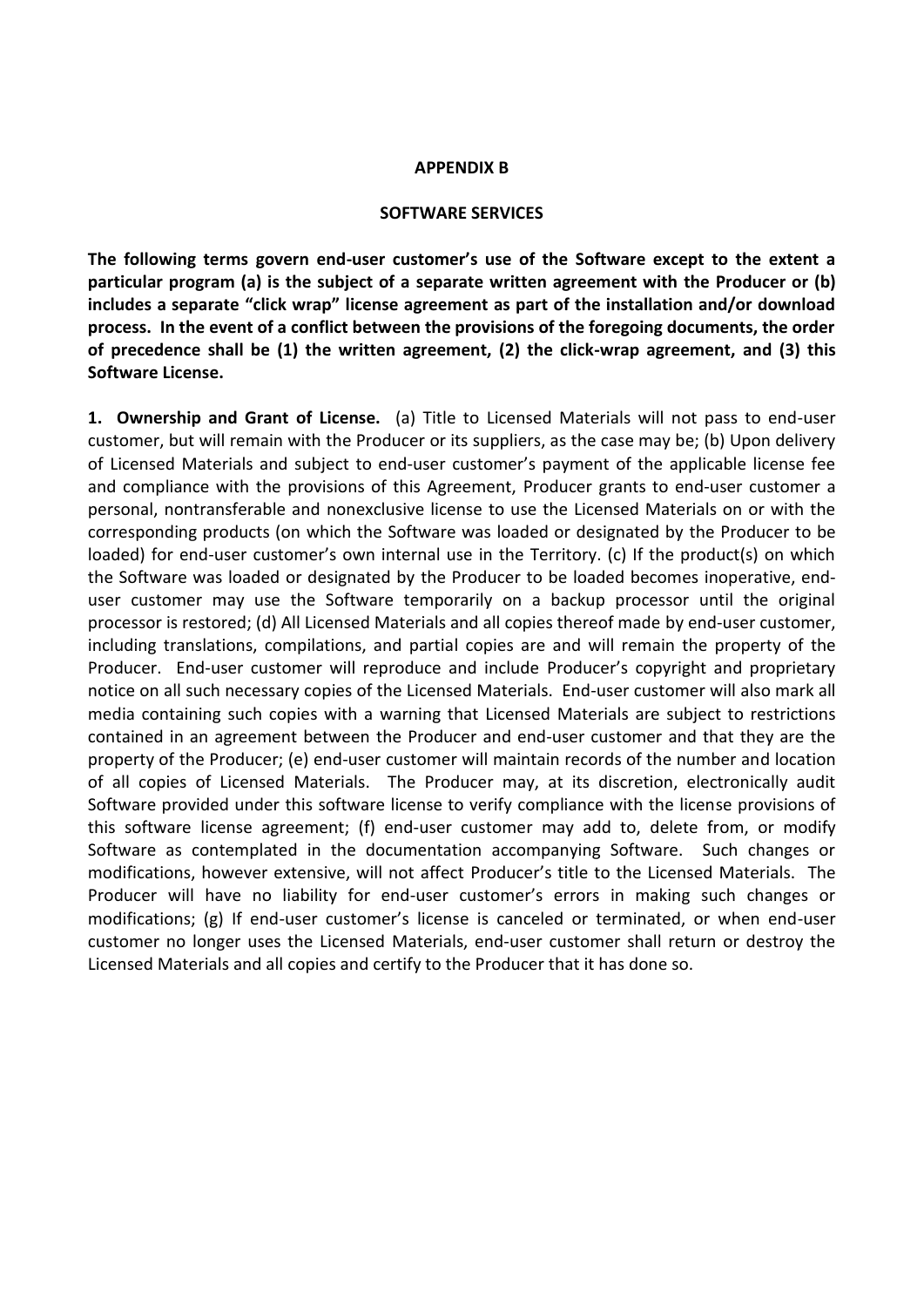### **APPENDIX C**

### **PRODUCTS AND SOFTWARE WARRANTY .TERMS AND CONDITIONS OF THE WARRANTY**

(a) Deltatel warrants that during the Warranty Period described in subsection (b) below:

(i) Products designed and manufactured by the Producer or purchased by it pursuant to the Producer procurement specifications will be free from defects in material and workmanship, and will conform to the Producer specifications;

(ii) Software developed by the Producer will be free from those defects which materially affect performance in accordance with Producer's specifications; and

(iii) With respect to Products and Software not covered in (i) and (ii), Deltatel, to the extent permitted, does hereby assign to Distributor and/or end-user customer the warranties given to it by its vendor of such Products.

- (a) The term "Warranty Period" means the period of time that a particular Product is warranted, as listed in the Table, Warranty Periods, which, for Products covered in paragraph (a)(i) and Software, commences on the date of shipment of the Product or Software from Distributor to Distributor's end-user customer or 90 days after Deltatel's shipment of the Product or Software to Distributor (to accommodate Distributor's stocking interval or pipeline), whichever occurs earlier.
- (b) The following time for repair/replacement of defective Products or Licensed Materials shall be observed by Deltatel:

The initial approach of the parties will be to reimburse the defective Products to end-customer from Distributor's stock.

Deltatel will replace the defective Products and send them to Distributor within the next possible shipment within 60 days following the completion of the test procedure

| <b>Severity Level</b> | <b>Description</b>                                                      |  |
|-----------------------|-------------------------------------------------------------------------|--|
| 1 - Critical          | Customer is unable to use the Licensed Software, resulting in critical  |  |
|                       | impact on Customer's Operations.                                        |  |
| 2 - Serious           | Customer is able to use the Licensed Software, but Customer's           |  |
|                       | Operations are severely affected.                                       |  |
| 3 - Defect            | Customer is able to use the Licensed Software with the exception of a   |  |
|                       | specific function that is not critical to Customer's overall operations |  |
|                       | and a Workaround can be readily achieved.                               |  |
| 4 - Informational     | Customer can circumvent the Error, without any impact to                |  |
|                       | Customer's operations.                                                  |  |

#### **The Software SLA:**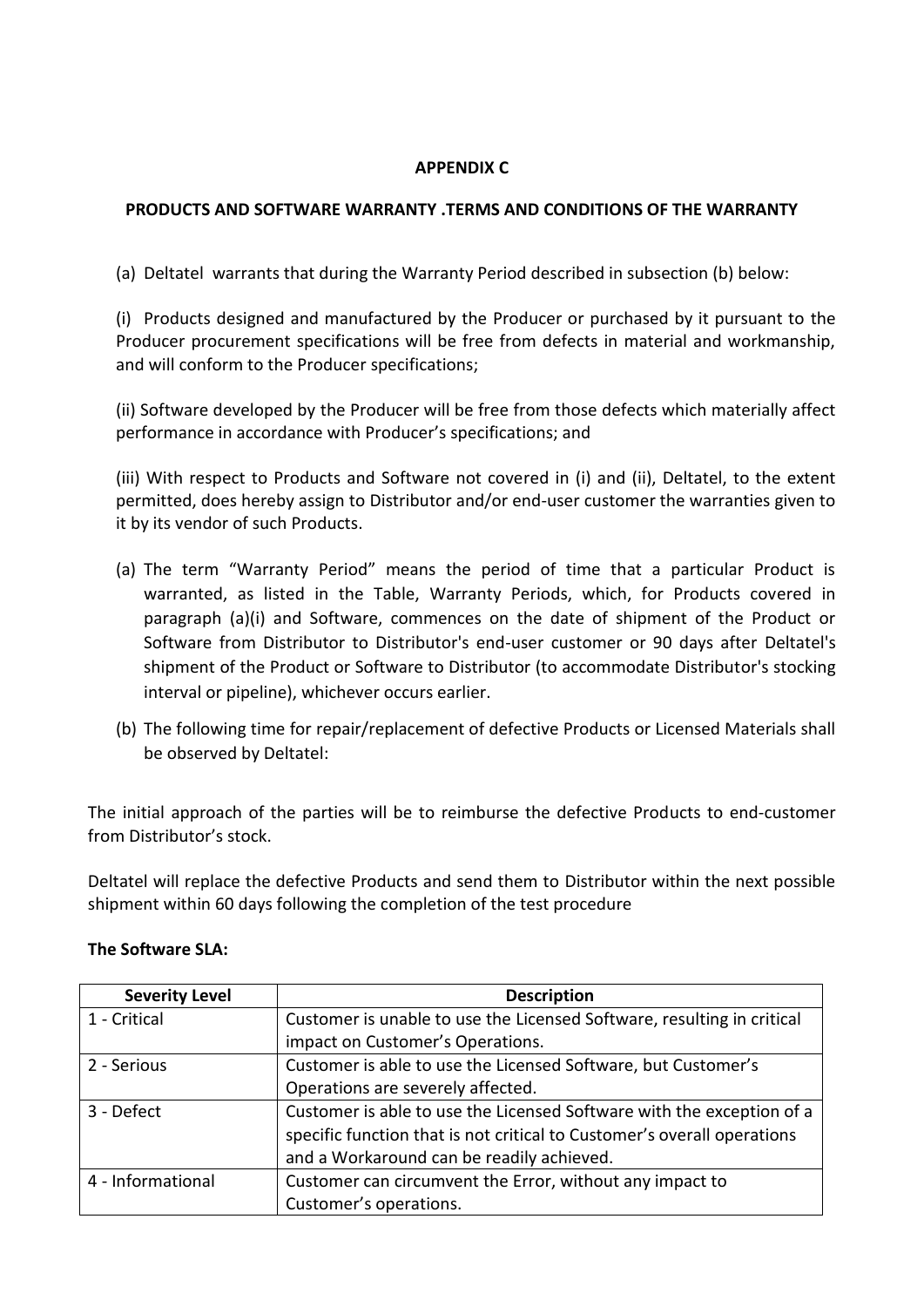| <b>Severity</b><br>Level | Intervention time     |
|--------------------------|-----------------------|
| 1                        | four (4) work hours   |
| $\mathfrak{p}$           | eight (8) work hours  |
| 3                        | two (2) business days |
|                          | one (1) business week |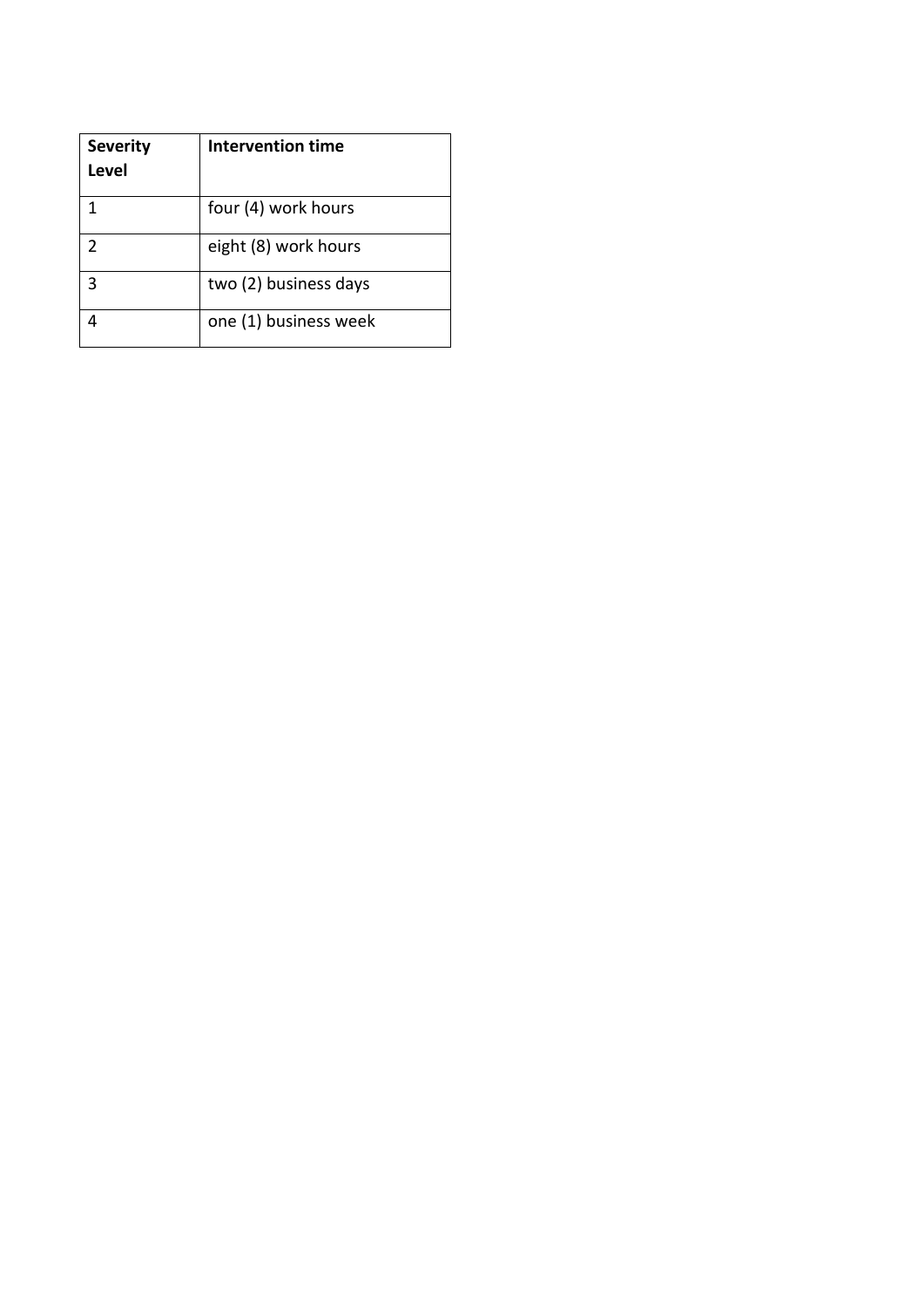#### **APPENDIX D – PARTNERSHIP PROGRAM**

#### **BRONZE BUSINESS PARTNER**

A Bronze Business Partner shall be considered the Business Partner opting - at the moment of acceptance of Offer, including General Terms and Conditions of Sale , or at the moment of Distribution Agreement Signature – for a quota of annual sales up to 10.000 euro/year.

A Bronze Business Partner will benefit of the following:

- 1. Promotions and Incentives;
- 2. Web-based/ webcast technical training;
- 3. Lead registration program;
- 4. Welcome package;
- 5. Use of Deltatel Partner Logo;
- 6. Introduction to Deltatel
- 7. Sales target annual

The discounts granted to a Bronze Business Partner are 10% and shall be applied on the prices of the Price catalogue.

The Trade credit limit for a Bronze Business Partner is 3000 Euro.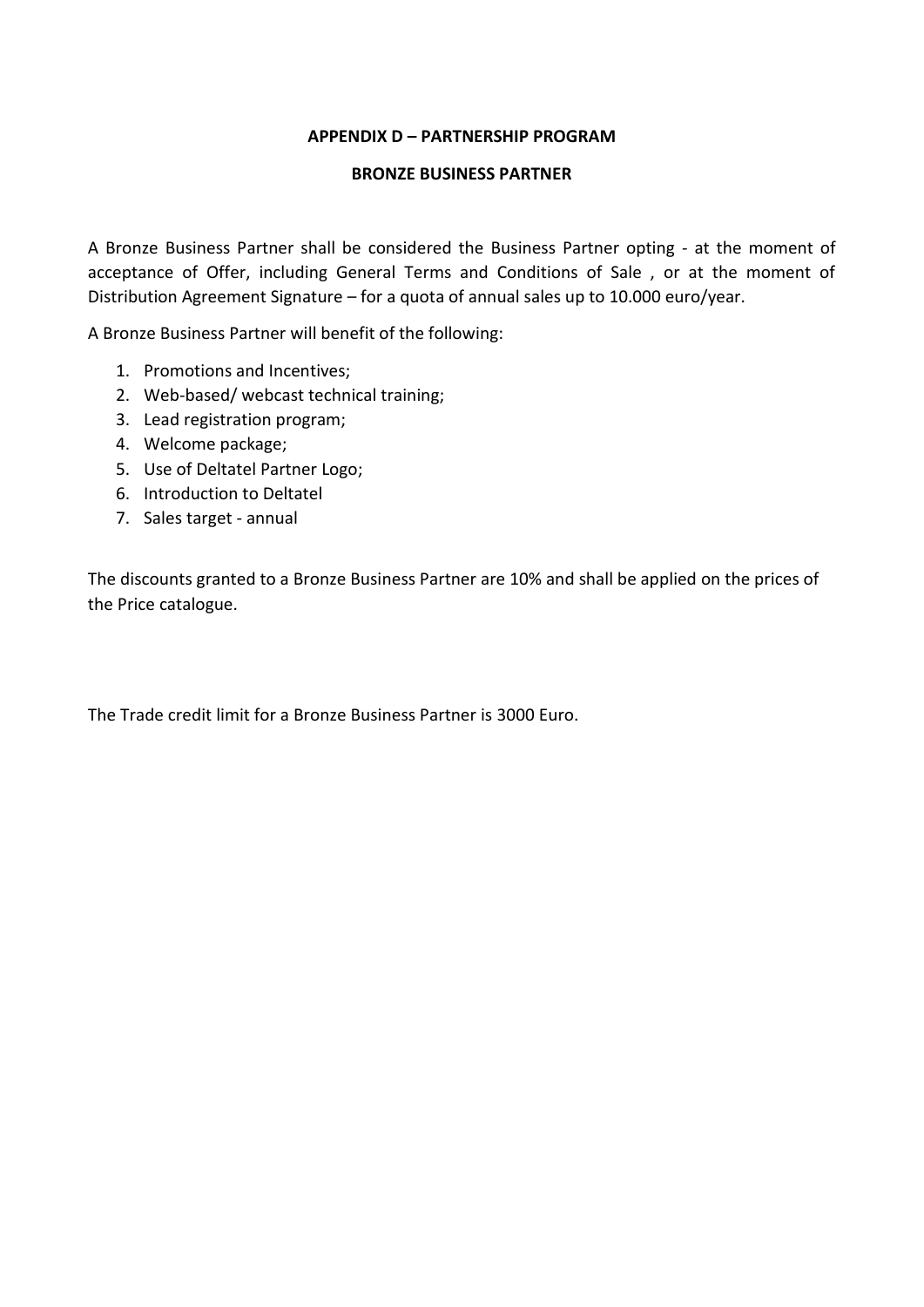#### **APPENDIX D – PARTNERSHIP PROGRAM**

#### **SILVER BUSINESS PARTNER**

A Silver Business Partner shall be considered the Business Partner opting - at the moment of acceptance of Offer, including General Terms and Conditions of Sale, or at the moment of Distribution Agreement Signature – for a quota of annual sales between 10.000 -100.000 euro/year.

A Silver Business Partner will benefit of the following:

- 1. Promotions and Incentives;
- 2. Competitive Information;
- 3. Web-based/ webcast technical training;
- 4. Web-based sales training;
- 5. Lead registration program;
- 6. Qualified sales leads;
- 7. Field sales support;
- 8. Welcome package;
- 9. Joint lead generation support;
- 10. Promotional campaign collateral;
- 11. Discounted demo package;
- 12. Co-branding option;
- 13. Use of Deltatel Partner Logo;
- 14. Partner discount;
- 15. Introduction to Deltatel;
- 16. Sales resource certified 1
- 17. Technical resource certified 1
- 18. Sales and marketing activities- minimum 2 per year
- 19. Joint success plan every six months;
- 20. Forecast review every six months;
- 21. Sales targets every six months

The discounts granted to a Silver Business Partner are 20% and shall be applied to the prices stated in the Price catalogue, retroactively from the moment when the threshold of 10.000 Euro Sales is reached.

The Trade credit limit for a Silver Business Partner is 5.000Euro.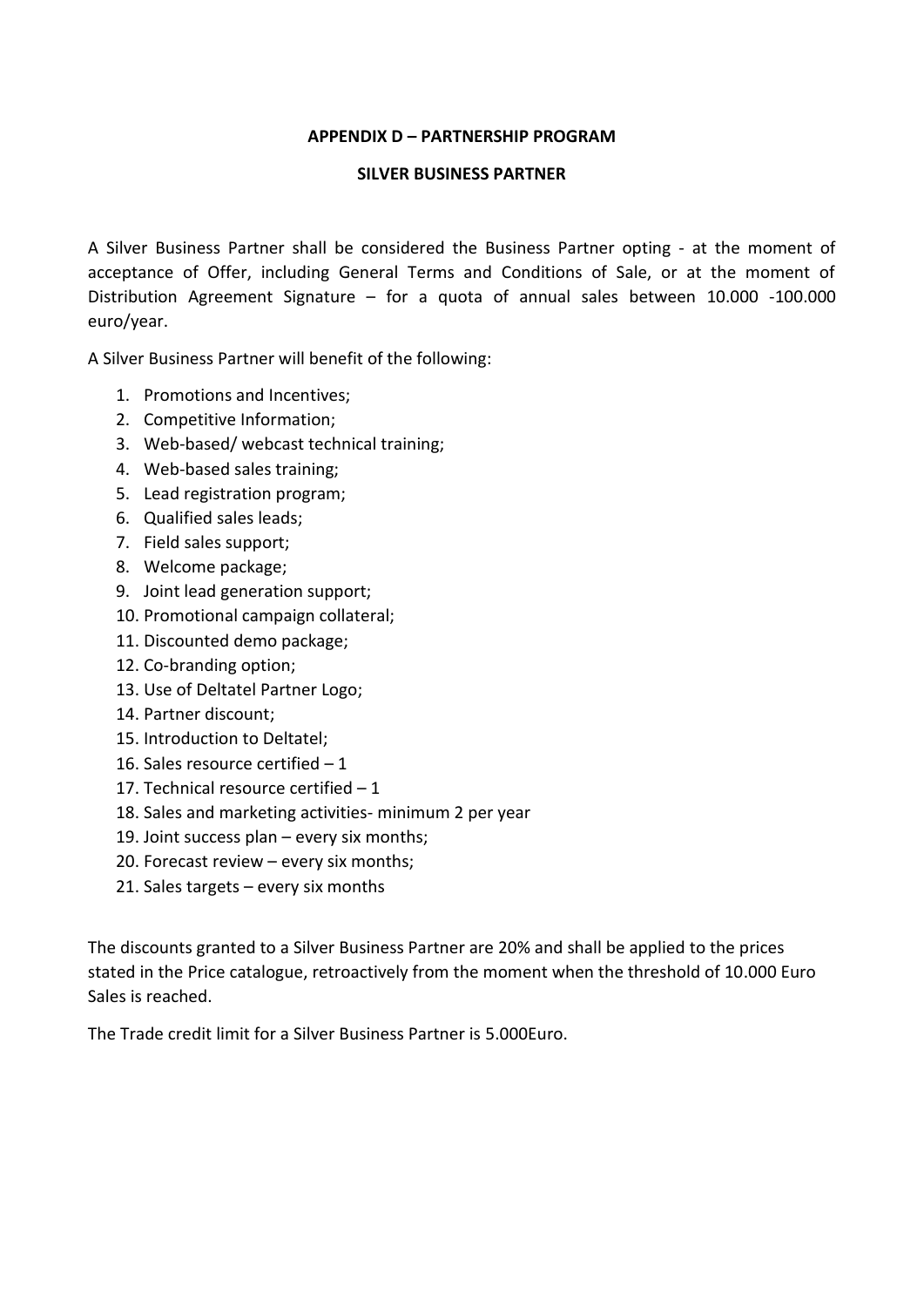#### **APPENDIX D– PARTNERSHIP PROGRAM**

#### **GOLD BUSINESS PARTNER**

A Gold Business Partner shall be considered the Business Partner opting - at the moment of acceptance of Offer, including General Terms and Conditions of Sale, or at the moment of Distribution Agreement Signature – for a quota of annual sales between 100.000 -500.000 euro/year.

A Gold Business Partner will benefit of the following:

- 1. Promotions and Incentives;
- 2. Competitive Information;
- 3. Web-based/ webcast technical training;
- 4. Web-based sales training;
- 5. Lead registration program;
- 6. Qualified sales leads;
- 7. Field sales support;
- 8. Dedicated channel manager;
- 9. On-sites sales training;
- 10. Project Based flexible pricing;
- 11. Welcome package;
- 12. Joint lead generation support;
- 13. Promotional campaign collateral;
- 14. Discounted demo package;
- 15. Co-branding option;
- 16. Use of Deltatel Partner Logo;
- 17. Company introduction on Deltatel website;
- 18. Bid and tender support;
- 19. Partner discount;
- 20. Prioritized shipment;
- 21. Introduction to Deltatel
- 22. Sales resource certified 2
- 22. Technical resource certified 2
- 23. Sales and marketing activities- minimum 4 per year
- 24. Joint success plan every quarter;
- 25. Forecast review monthly;
- 26. Sales targets quarterly
- 27. Provide pre-sales and post-sales support

The discounts granted to a Gold Business Partner are 30% and shall be applied on the prices stated in the Price catalogue, retroactively from the moment when the threshold of 100.000 Euro Sales is reached.

The Trade credit limit for a Gold Business Partner is 10.000 Euro.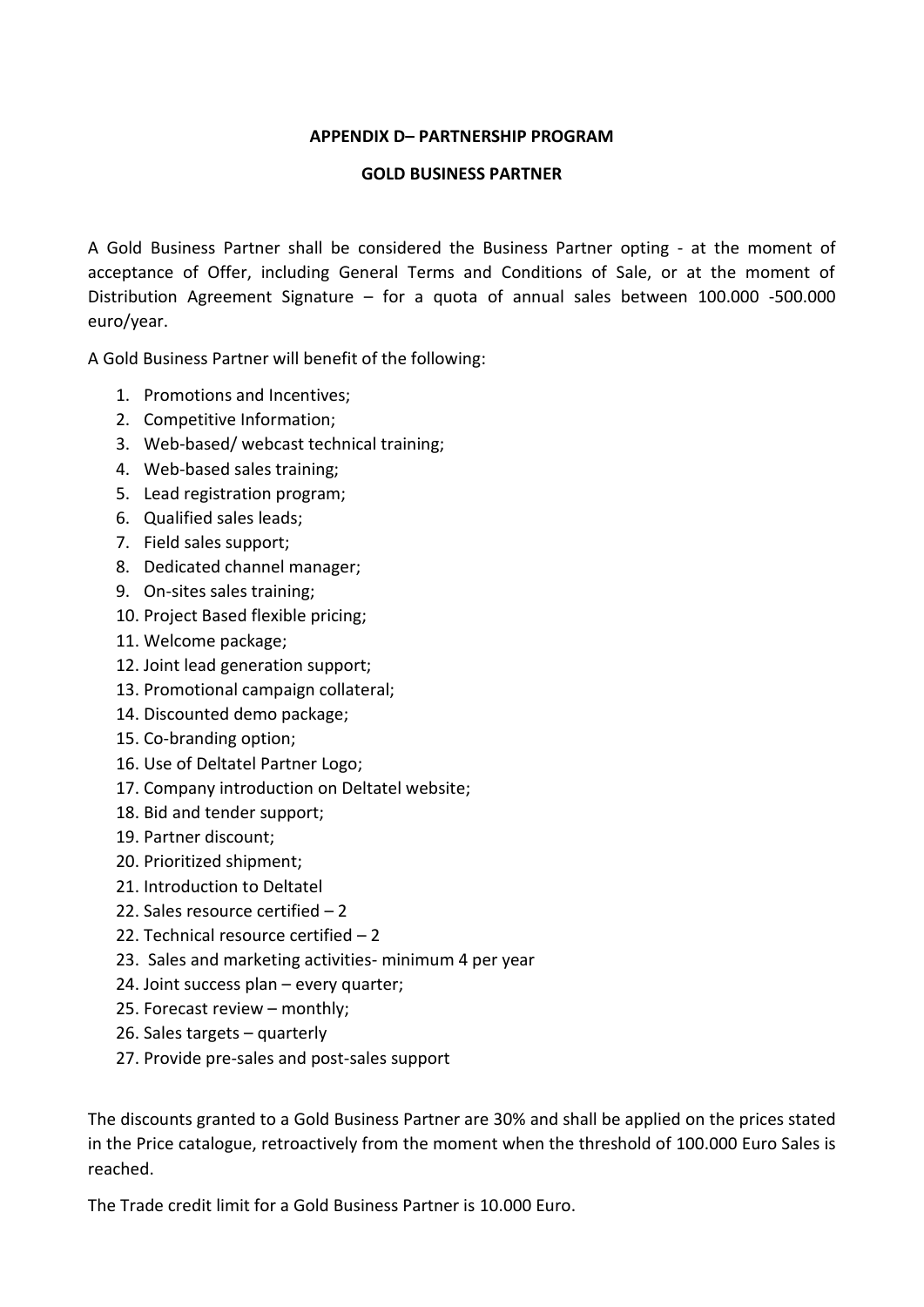# **APPENDIX E CONTROLLER-PROCESSOR DATA PROTECTION AGREEMENT**

**Deltatel SRL**, limited liability company, incorporated and functioning under Romanian law, with registered office at 11 Gh. Lazar street, zip code 300081, Timisoara, Romania, registered with the Trade Registry under no. J35/1133/2003, fiscal registration number RO 15434490, represented by Mr. Gelu Crasnic, in his capacity as Director, hereinafter referred to as "Deltatel" or the "**Controller**"

and

**The Partner,** hereinafter referred to as the **"Processor**";

Hereinafter individually referred to as the "Party" and collectively as the "Parties"

### **WHEREAS**

- (A) The Parties have concluded the Partner Agreement, (hereinafter referred to as the "**Contract**").
- (B) In connection with the performance of its obligations under the Contract, the Processor will have access to Personal Data, as defined at Annex no. 1 to this Agreement;
- (C) In order to secure the processing of this Personal Data in compliance with the Regulation (EU) 2016/679 dated April 27, 2016 (hereinafter referred to as the "**GDPR**") and the relevant Romanian data protection legislation, as amended from time to time (hereinafter referred to as the "**Relevant Data Protection Legislation**"),

### **The Parties hereby agree as follows:**

### **1. Definitions**

The capitalized terms which are not otherwise defined in this Agreement shall have the meaning ascribed to them below:

- − "**Agreement**" means this document and its appendices;
- − "**Controller**" means the entity determining the purposes and means of the Personal Data processing (for the purposes of this Agreement - **Deltatel SRL**);
- − "**Processor**" means the entity acting under the authority and instructions of the Controller (for the purposes of this Agreement);
- − "**Data Protection Authority**" or "**DPA**" means a supervisory authority controlling the processing of Personal Data because: (a) the Controller or Processor is established on the territory of the Member State of that supervisory authority; (b) data subjects residing in the Member State of that supervisory authority are substantially affected or likely to be substantially affected by the Processing; or (c) a complaint has been lodged with that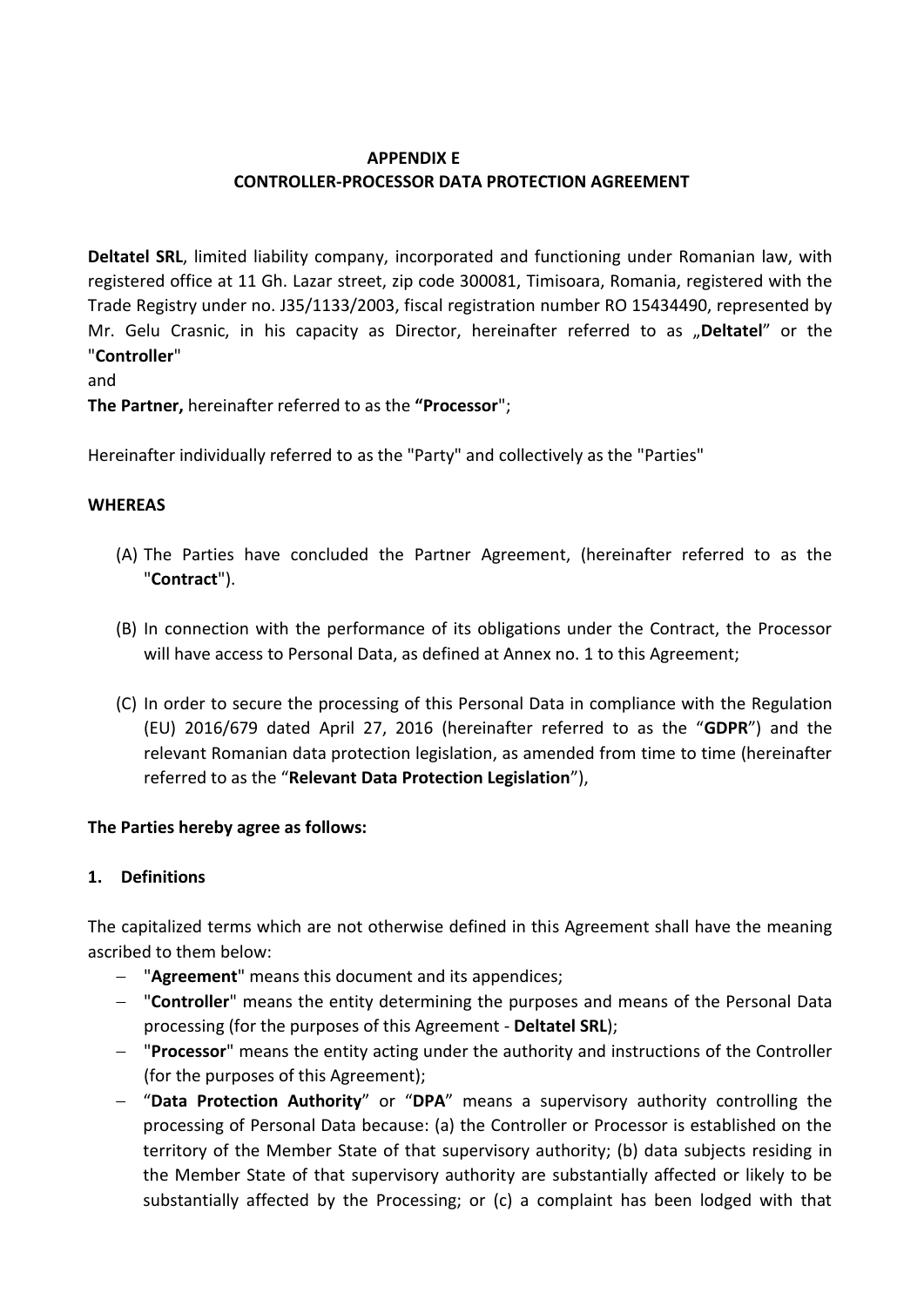supervisory authority;

- − "**Data Protection Officer**" or "**DPO**" shall mean the person designated by the Controller or the Processor in compliance with Article 37 of the GDPR;
- − "**Personal Data**" means any information relating to an identified or identifiable natural person (hereinafter referred to as "**Data Subject**"); an identifiable person is one who can be identified, directly or indirectly, in particular by reference to an identification number or to one or more factors specific to his physical, physiological, mental, economic, cultural or social identity;
- − **"Personal Data Breach"**: means a breach of security leading to the accidental or unlawful destruction, loss, alteration, unauthorised disclosure of, or access to, Personal Data transmitted, stored or otherwise processed;
- − "**Processing**" shall mean any operation or set of operations which is performed on Personal Data or on sets of Personal Data, whether or not by automated means, such as collection, recording, organization, structuring, storage, adaptation or alteration, retrieval, consultation, use, disclosure by transmission, dissemination or otherwise making available, alignment or combination, restriction, erasure or destruction;
- − "**Purpose of Processing**" shall mean the reasons for which the Personal Data are being processed or the goal to be achieved through the Processing;
- − "**Transfer of Personal Data**" shall mean any transfer of Personal Data from an entity to another entity. A transfer can be carried out via any communication, copy, transfer or disclosure of Personal Data through a network, including remote access to a database or transfer from one medium to another, whatever the type of medium (for instance from a computer hard disk to a server).

### **2. Purpose of the Agreement**

The provisions of this Agreement shall serve as an amendment to the Contract, specifically with respect to the obligations of the Processor concerning the Processing operations as described in Appendix 1, the security and the confidentiality of the Personal Data in compliance with the GDPR and the Relevant Data Protection Legislation. The Processor shall inform the Controller of any change of the information provided in Appendix 1.

In the context of their contractual relationships, the Parties undertake to comply with the GDPR and where necessary, to the Relevant Data Protection Legislation.

All provisions of the Contract which are not explicitly amended by this Agreement shall remain fully applicable between the Parties.

### **3. Duration of the Agreement**

The Agreement shall remain applicable for the entire duration of the Contract.

### **4. Obligations of the PROCESSOR**

### **4.1 General Obligations**

The Processor shall:

- comply with all obligations incumbent upon the data processors, as provided by the GDPR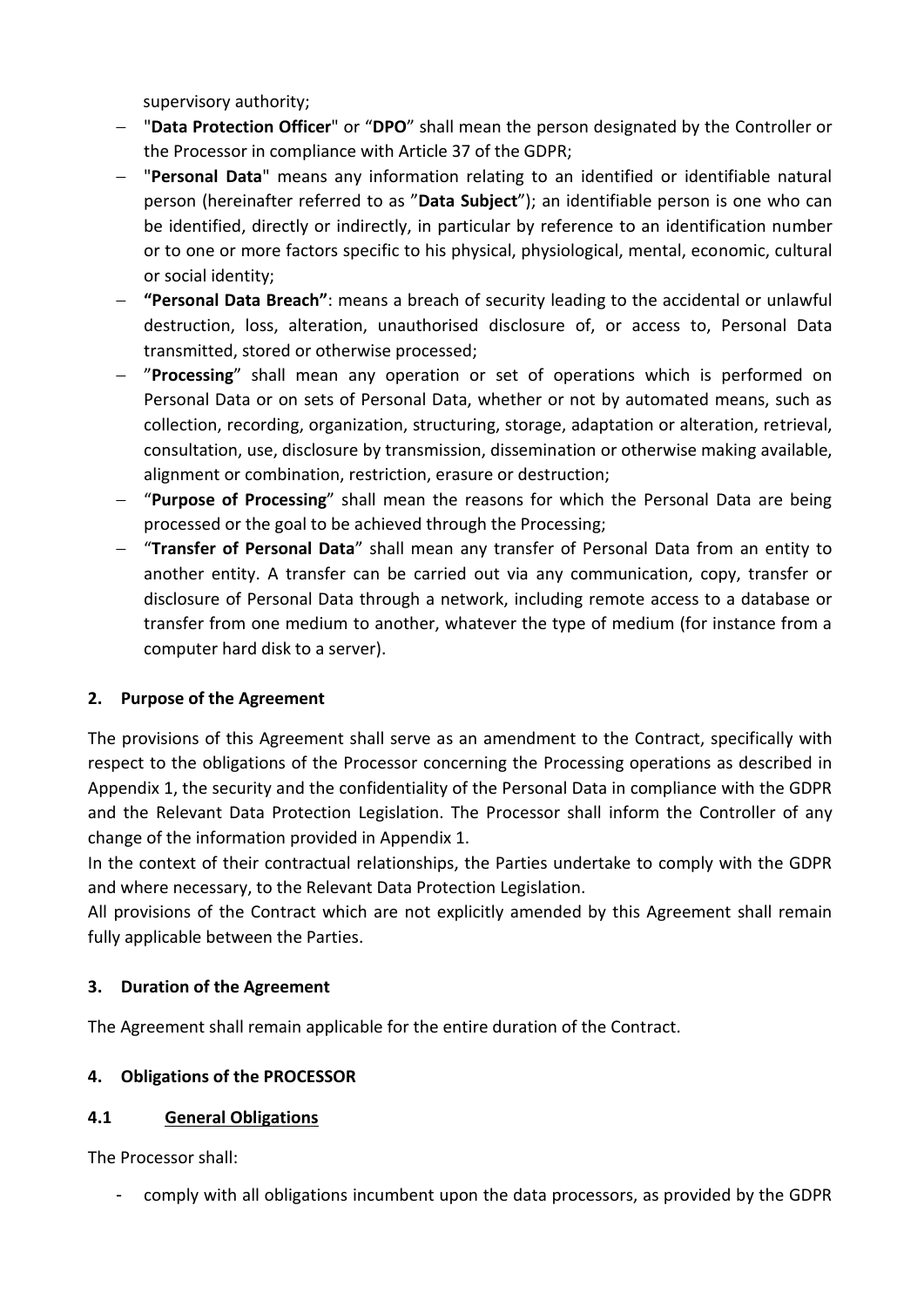and the Relevant Data Protection Legislation;

- comply with the Controller's guidelines, in particular without limitation those guidelines which are necessary to ensure the Controller is in compliance with the GDPR and the Relevant Data Protection Legislation;
- process the Personal Data solely in order to perform its obligations under the Contract, only pursuant to the terms and conditions of this Agreement and/or in accordance with the instructions of the Controller, except where the Processor is required to have a specific conduct pursuant to GDPR or the Relevant Data Protection Legislation. In such a case, the Processor shall inform the Controller of the relevant legal requirement before Processing unless the relevant law prohibits such notification on important grounds of public interest;
- promptly inform the Controller i) of its inability to comply with the provisions of the Agreement and/or ii) if, in its opinion, an instruction of the Controller infringes the GDPR or any other Relevant Data Protection Legislation; and
- provide the Controller with the contact details of the Processor's Data Protection Officer, should such Data Protection Officer is appointed in compliance with Article 37 of the GDPR.

### **4.2. Security and Confidentiality Obligations**

The Processor shall preserve the security and confidentiality of the Personal Data and implement all adequate measures to ensure the level of security of the Controller's Personal Data are appropriate.

The Processor undertakes to implement all reasonably necessary and appropriate technical and organizational measures using generally accepted state-of-the-art technology to protect the Personal Data it processes under the Contract against unauthorized or accidental access, alteration, transmission, disclosure, deletion or destruction and in particular all the measures mentioned in Appendix 2.

The Processor shall review and adapt such measures regularly to comply with the state of the art and applicable regulations, namely security measures, necessary to ensure the conservation and integrity of the Personal Data processed during the performance of the Contract (for instance to secure the access to computers, to install antivirus, to perform regular backups on removable media and to increase the employees and suppliers' awareness to security measures);

Without limiting the generality of the foregoing, the Processor shall comply with the following obligations and shall ensure that its employees and/or its suppliers will also comply with them:

The Processor shall process the Personal Data only in accordance with the Controller's instructions and to the extent such processing is necessary to carry out the Processor's obligations in connection with the performance of the Contract;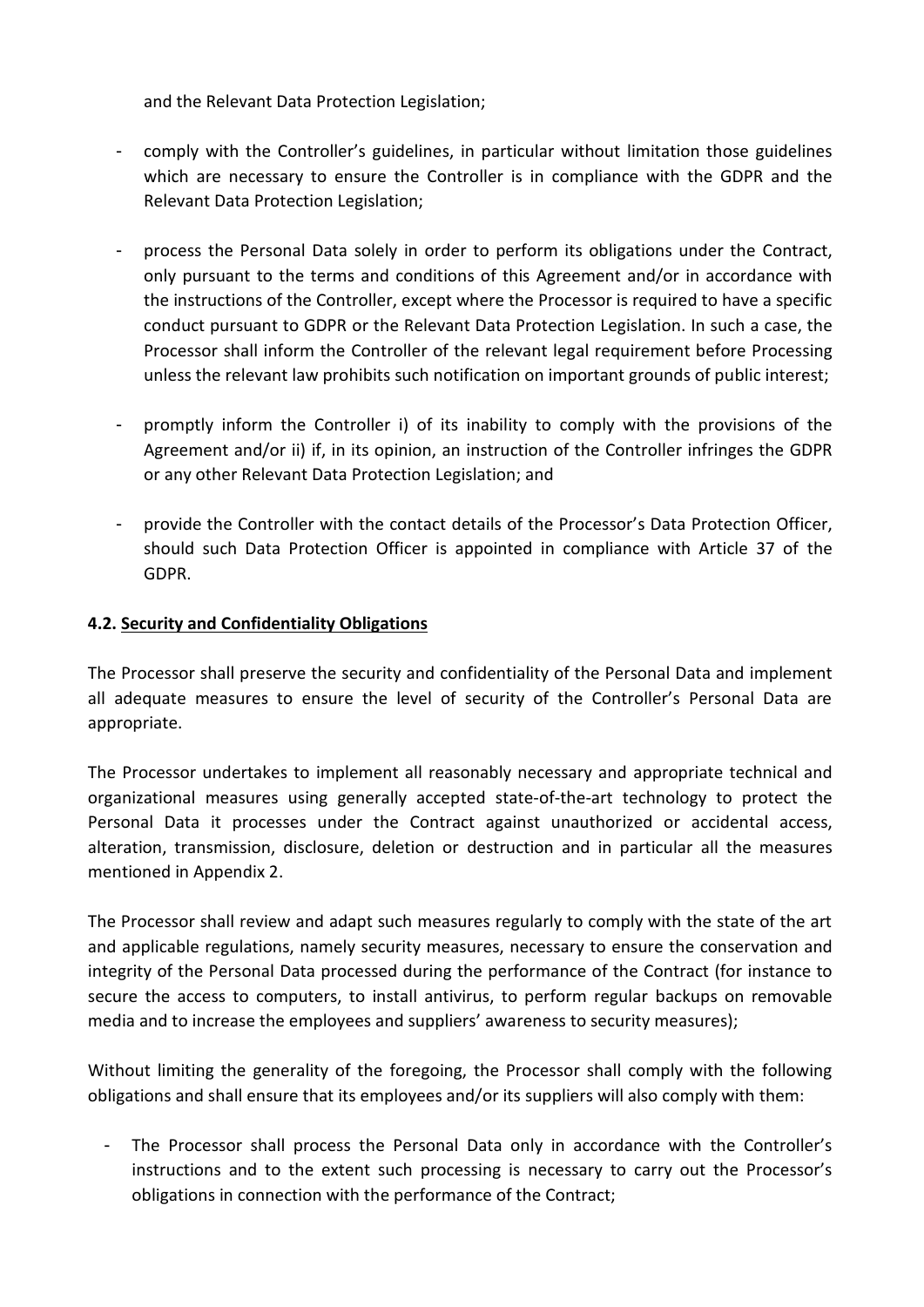- The Processor will not use the Personal Data for any other purposes, nor will the Processor retain this data for any longer than required by the Controller;
- The Processor will only use personnel who: (i) has a need to process the Personal Data in order to fulfill the Processor's obligations under the Contract, (ii) has entered into confidentiality agreement; (iii) has received adequate training regarding the protection of Personal Data and (iv) has been informed of any special data protection requirements arising from this Agreement and of the limitation of the use of the Personal Data for specific purposes as instructed. The Processor also undertakes to communicate to the Data Controller, upon request, the list of persons so entitled;
- The Personal Data shall not be disclosed to any third party, whether individual or legal person, public or private entity without prior approval of the Controller, (in such case the Processor shall maintain a record of any disclosure of Personal Data to a third party and make such report available to the Controller, promptly upon request);
- The Processor shall not sell, assign, rent and more generally transfer the Personal Data for any reason without the prior written approval of the Controller;
- The Processor is not allowed to make copies or duplicate of the Personal Data without the prior written consent of the Controller, unless such copies or duplicates are necessary for the fulfillment of its obligations under the Contract.

### **4.3. Personal Data Breach Notification**

The Processor shall notify the Controller of any Personal Data Breach without undue delay and in writing after it becomes aware of such Personal Data Breach. Such notification shall at least contain the following information:

- the nature of the Personal Data Breach including where possible, the data categories and approximate number of Data Subjects concerned.
- the name and contact details of the Data Protection Officer or other contact point where additional information can be obtained;
- a description of the likely consequences of the Personal Data Breach;
- a description of the measures taken or proposed to be taken to address the Personal Data Breach, including, where appropriate, measures to mitigate its possible adverse effects.

Where, and in so far as, it is not possible to provide the information at the same time, the information may be provided in phases without undue further delay.

The Processor also undertakes to provide the Controller with reasonable assistance and cooperation to notify the Personal Data Breach to the competent Data Protection Authority and to communicate such Personal Data Breach to the Data Subjects, in compliance with Articles 33 and 34 of the GDPR and any Relevant Data Protection Legislation.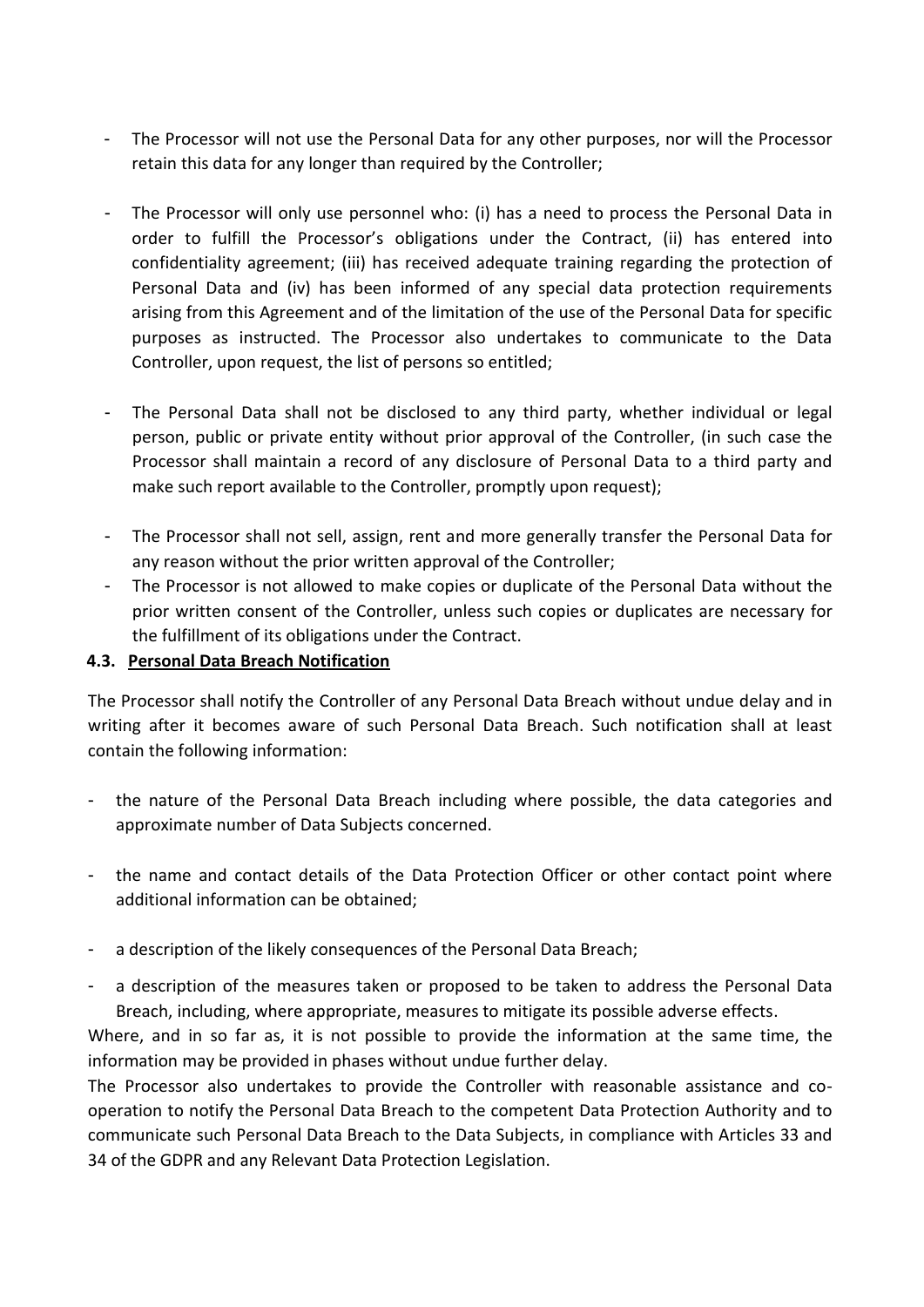**The Provider shall design and implement procedures for managing and reporting such Personal Data Breach to the Controller.**

### **4.4. Exercise of Data Subjects' rights**

The Processor shall provide the Controller, taking into account the nature of the Processing, with reasonable assistance and co-operation, to allow the Controller to respond (i) to requests presented by Data Subjects for exercising their rights, or (ii) to requests of the competent Data Protection Authorities in relation with the Processing of Personal Data. In particular, the Processor shall implement appropriate technical and organizational measures in order to promptly satisfy in writing, within 5 working days, any request for information from the Controller.

The Processor may only grant access to, correct, delete, block, restrict the Processing of, or communicate to the Data Subject the Personal Data processed on behalf of the Controller in a structured, commonly used and machine-readable format, when instructed to do so by the Controller.

If a Data Subject would apply directly a request or a complaint to the Processor, the Processor shall forward this request or complaint to the Controller without undue delay, at [office@deltatelgroup.com](mailto:office@deltatelgroup.com)

### **4.5. Subcontracting**

The Processor is not allowed to disclose, assign, or otherwise communicate Personal Data to any subcontractor (whether located within the EU or outside the EU) without informing and obtaining the specific prior written consent of the Controller in this respect, except otherwise required by a legal or regulatory mandatory provision. In such a case, the Processor shall inform the Controller of that legal requirement before the processing, unless that legal mandatory provision prohibits such information on important grounds of public interest.

The Processor shall impose on its subcontractor by way of a contract or other legal act, the same legal requirements as the Processor itself undertakes in the Agreement, in particular the obligation to provide sufficient guarantees in relation with the Processing by implementing appropriate technical and organizational measures. Where the subcontractor fails to fulfil its data protection obligations, the Processor shall remain fully liable towards the Controller for the performance of that subcontractor's obligations.

A list of subcontractors currently employed by the Processor in relation with the Processing of Personal Data is attached at Appendix 1. The Processor shall inform the Controller in case of change in such list.

# **4.6. Transfers of Personal Data outside the EEA**

The Processor undertakes to: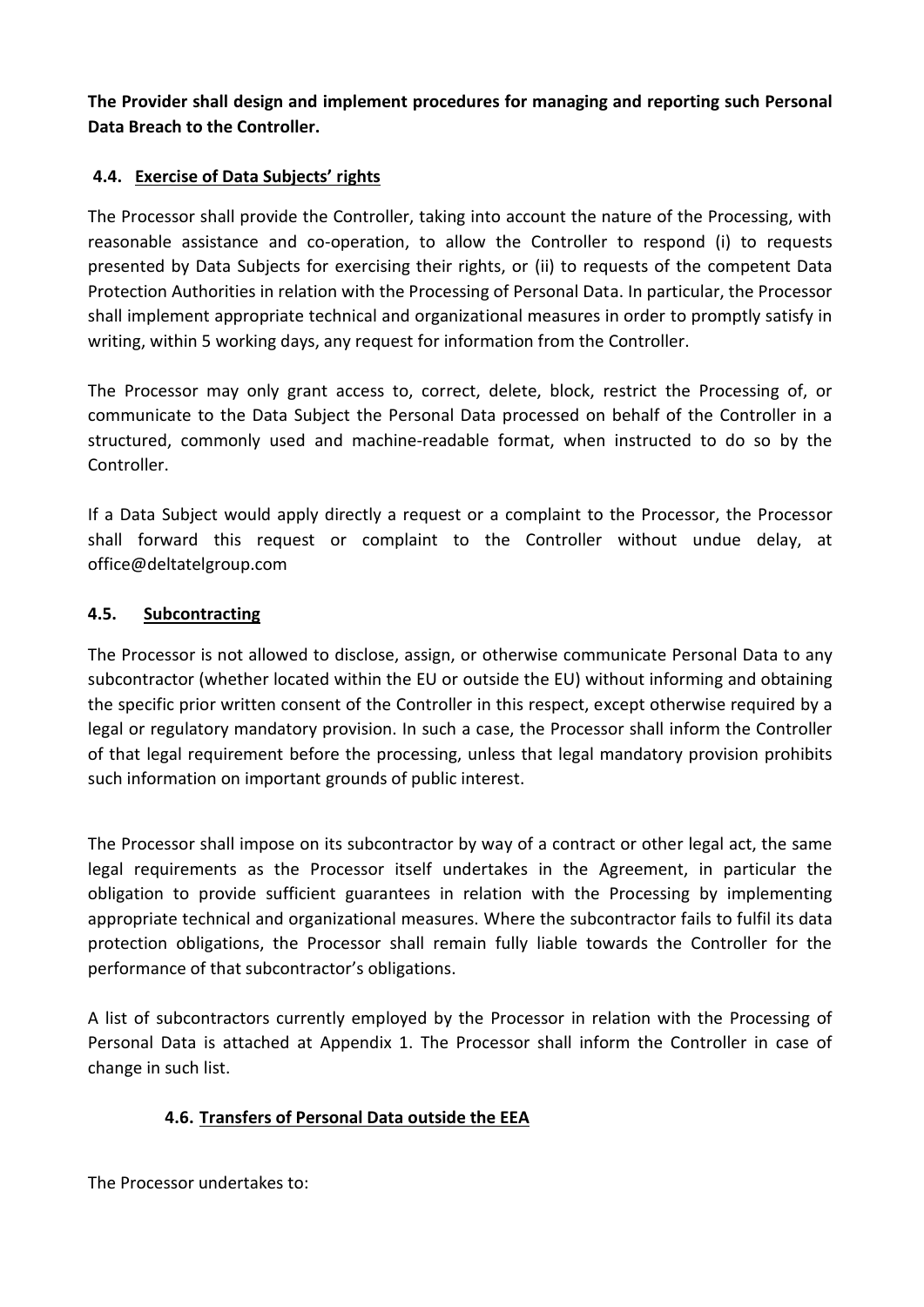- a. comply with the Controller's instructions in relation to Data Transfers carried out outside the EEA not carry out a Transfer of Personal Data outside the EEA without the prior written consent of the Controller, except where the Processor is required to transfer Personal Data outside the EEA pursuant to applicable legislation. In such a case, the Processor shall inform the Controller of the relevant legal requirement unless the relevant law prohibits such notification on important grounds of public interest;
- b. ensure that its own subcontractors, the persons acting under the authority or on behalf of the Processor, do not carry out any Transfer of Personal Data concerning Controller's Personal Data information outside the EEA without the prior written consent of the Controller;
	- c. inform the Controller in case of change of the location of any Personal Data Processing sites, whatever the nature of the Processing operation (hosting, back-up, maintenance, administration, help-desk), as detailed in Appendix 1;
	- d. if the Processor appoints a subcontractor, located outside the EEA, the Processor shall also ensure, before any Transfer of Personal Data, that the transfer will be carried out in compliance with the GDPR and the Relevant Data Protection Legislation (for instance, by ensuring that the EU Standard Contractual Clauses approved by the EU Commission on February, 10, 2010 (c2010/0593) will be signed between the Controller and the subcontractor, if the latter is located in a country which does not provide for an adequate level of protection of Personal Data).
	- e. The Processor will access the data to provide maintenance or related services from its Headquarters located in Turkey,

# **4.7. Data Protection Impact Assessment**

The Processor undertakes to provide the Controller with reasonable assistance and co-operation to carry out an assessment of the impact of the Personal Data Processing operations carried out under this Agreement on the protection of Personal Data and to consult the competent data protection authorities, where necessary.

### **5. RECORDS OF PROCESSING ACTIVITIES**

The Processor undertakes to maintain a record of its Personal Data Processing activities carried out on behalf of the Controller, including the following information:

- a. the name and contact details of the Controller, the potential subcontractors and, where applicable, of the Data Protection Officer;
- b. the categories of Processing carried out on behalf of the Controller;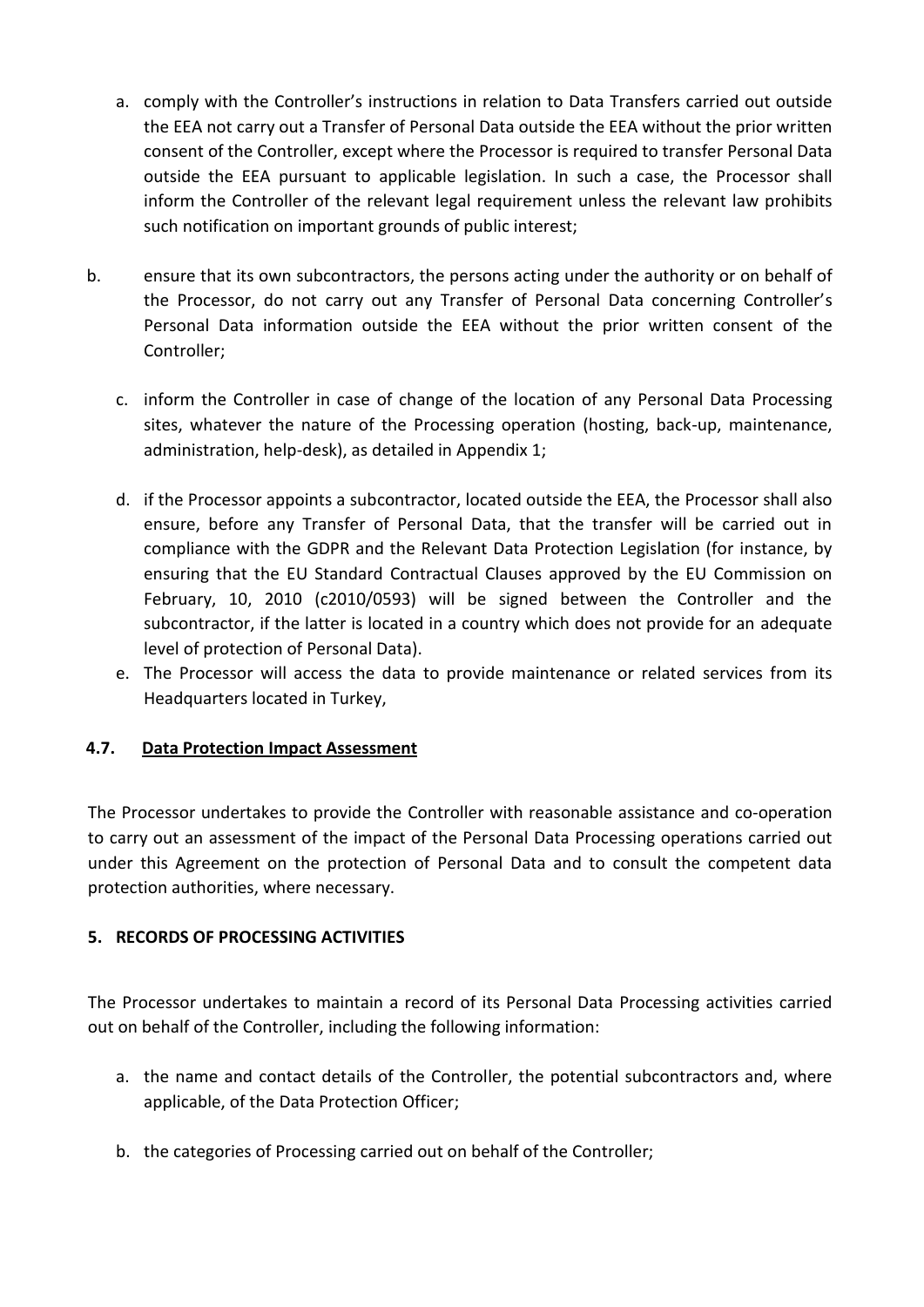- c. where applicable, Transfers of Personal Data to a third country, including the documentation of suitable safeguards;
- d. where possible, a general description of the technical and organizational security measures implemented to protect the Personal Data.

### **6. DOCUMENTATION AND AUDIT rights of the Controller**

The Controller is entitled to audit or to have audited by a third party, which is accepted by both parties, the technical and organizational measures implemented by the Processor, at regular intervals, in order to verify whether the Processor complies with the provisions of this Agreement.

The Processor shall cooperate for the purposes of such audit. In addition, the Processor shall under a prior written notice sent by the Controller to the Processor, without undue delay i) grant the Controller free access to premises, records and personnel and/or ii) provide the Controller (or the third party auditor) with all information, files and other documents within the scope of this agreement requested in relation to the Processing of the Personal Data as necessary to perform the audit and/or to demonstrate compliance with the obligations laid down in the Agreement.

Any issues, errors or irregularities that are identified, and brought to the Processor's attention, will be promptly remedied by the Processor without delay. The Processor will assist the Controller with any data protection audits or controls enforced by a Data Protection Authority or other competent public authority if these audits or controls concern data Processing within the scope of the Agreement.

The Controller undertakes to comply with any confidentiality provisions, policies and/or rules the Processor may notify to the Controller in the context of the audit.

### **7. RETENTION, RETUNR OR DELETION OF DATA**

During the execution of the Agreement, the Processor undertakes to implement adequate technical and organizational measures to comply with data retention periods applicable to Controller's Personal Data processed under the Agreement where requested by the Controller.

Upon expiry or termination of the Contract, the Processor shall at the Controller's request, either (i) return all Personal Data processed and the copies thereof to the Controller or (ii) destroy all the Personal Data and certify to the Controller, in writing that it has done so, subject however to any regulatory obligations concerning the retention of the Personal Data applicable to the Processor. In such a case the Processor shall inform the Controller, in writing about such obligations.

### **8. LIABILITY AND INDEMNIFICATION**

Pursuant to the provisions of Article 82 of the GDPR, Processor shall indemnify, defend and hold the Controller harmless from any and all any claims asserted by any Data Subject, Data Protection Authority or any third party with respect to a breach of any of the Processor's obligations under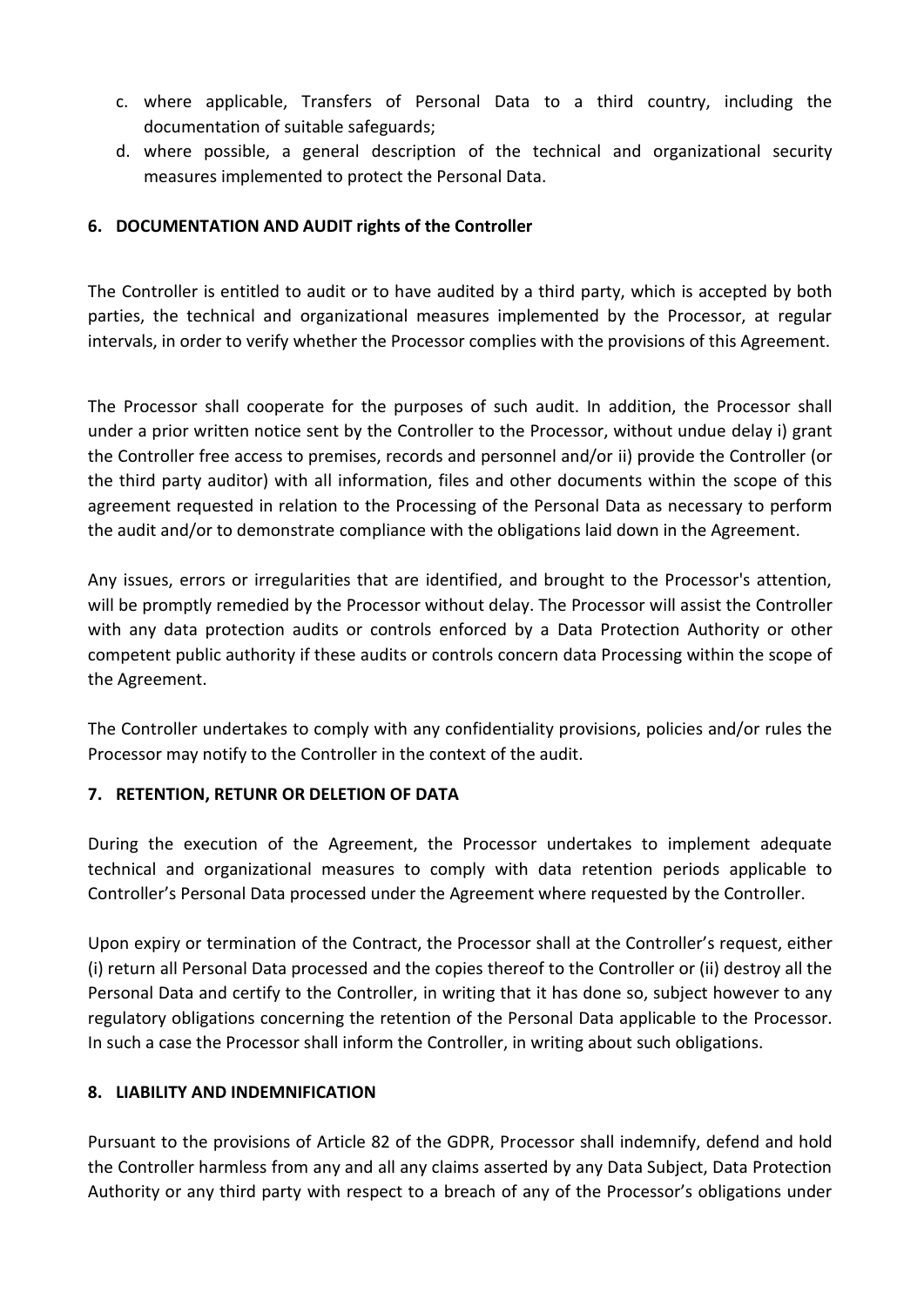this Agreement, to the extent the Processor is responsible for the event giving rise to any such claim.

### **9. TERMINATION**

This Agreement shall automatically terminate upon the termination of the Contract.

In the event the Processor is in breach of any of its obligations under this Agreement, the Controller may:

- *9.1. suspend the transfer of Personal Data to the Processor until the breach is repaired to the Controller's reasonable satisfaction or the Contract is terminated; or*
- *9.2. terminate the Contract, after first giving the Processor thirty (30) days prior written notice of its decision to terminate the Contract. If, during this thirty-day notice period, the Processor remedies the breach to the Controller's reasonable satisfaction, the Contract will remain in effect.*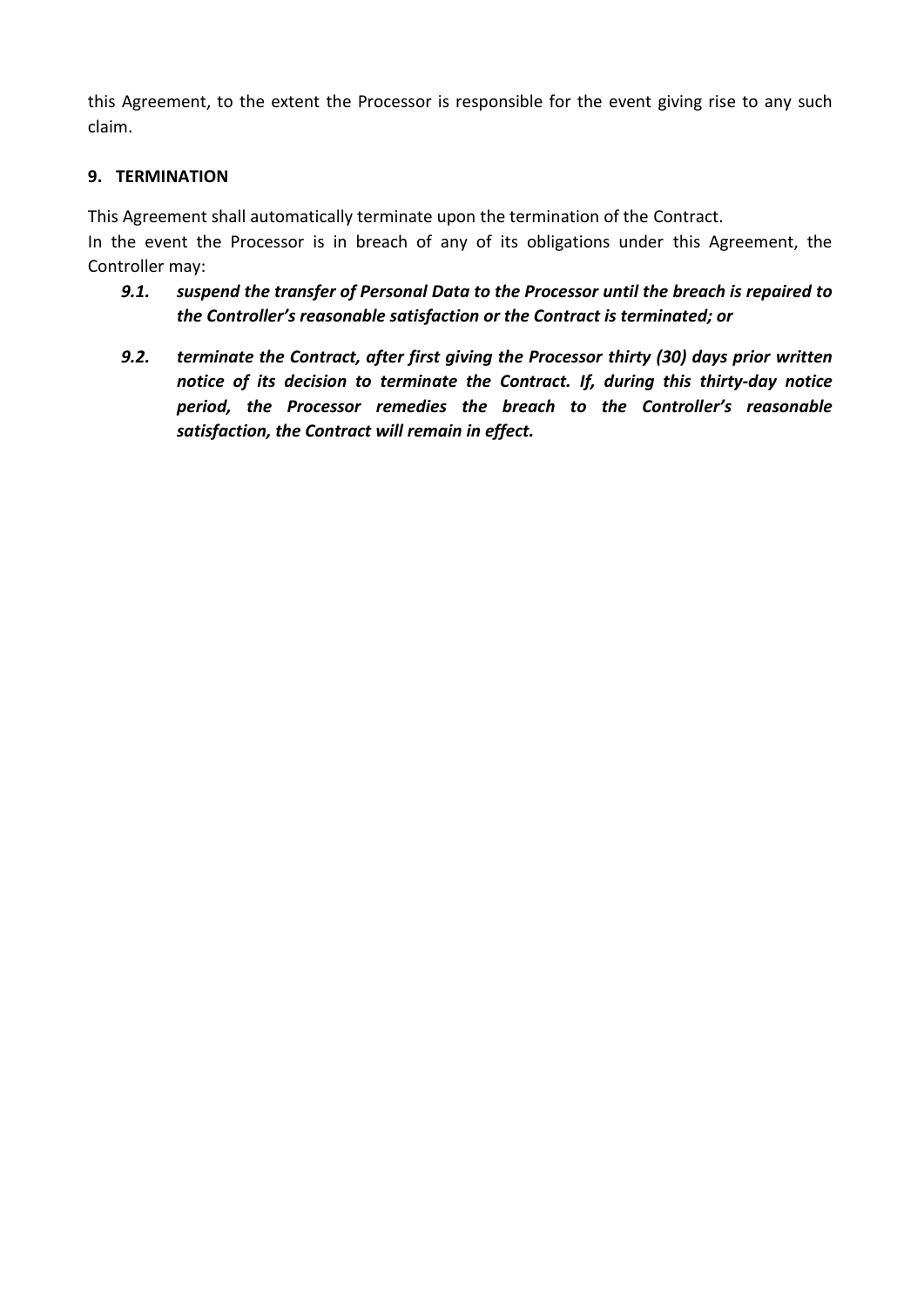# DRAFT FOR DISCUSSION PURPOSES ONLY

# **APPENDIX 1 Personal Data Processing activities/**

| Object of the Contract/Services provided in | Reselling<br>of Products<br>Licensed<br>and                                                                                                                                                                                                                                         |
|---------------------------------------------|-------------------------------------------------------------------------------------------------------------------------------------------------------------------------------------------------------------------------------------------------------------------------------------|
| accordance with the Contract                | <b>Materials</b>                                                                                                                                                                                                                                                                    |
| Purpose(s) of Processing                    | Performance of contractual obligations,<br>according to the provisions of the contract.                                                                                                                                                                                             |
| Category/ies of Personal Data               | Name, e-mail address, website, comment<br>made;<br>- social media user, preference related to<br>the page liked;<br>- the name of the company represented,<br>telephone number, the message sent by<br>the data subject;<br>- other Personal Data as generically defined<br>in GDPR |
| Duration of Processing operations           | Duration of the Contract                                                                                                                                                                                                                                                            |
| Identity of the sub-contractor(s)           |                                                                                                                                                                                                                                                                                     |